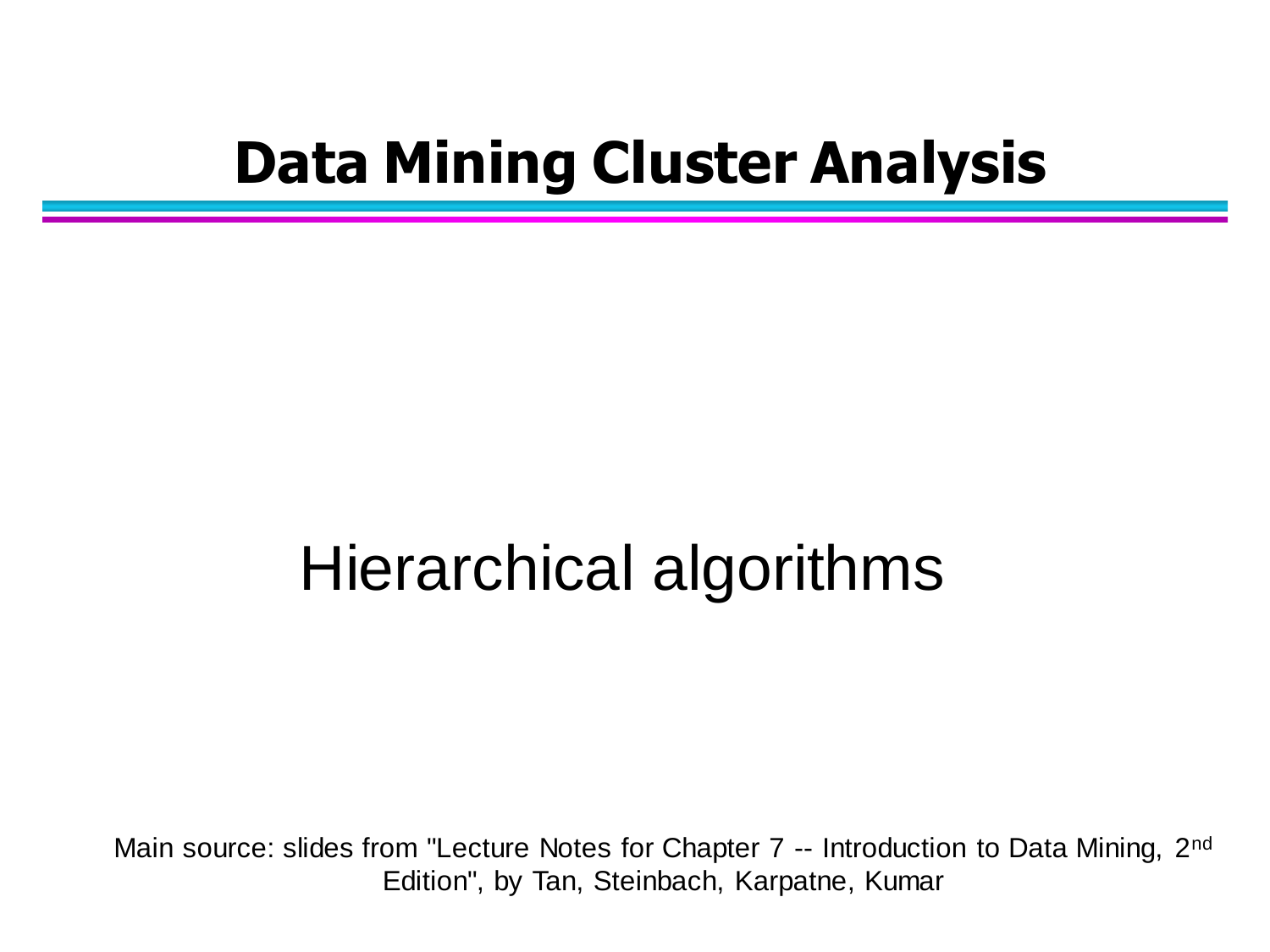## **Hierarchical Clustering**

- Produces a set of **nested clusters** organized as a hierarchical tree
- □ Can be visualized as a dendrogram
	- A tree like diagram that records the sequences of merges or splits



**02/14/2018 Introduction to Data Mining, 2nd Edition 2**

**5**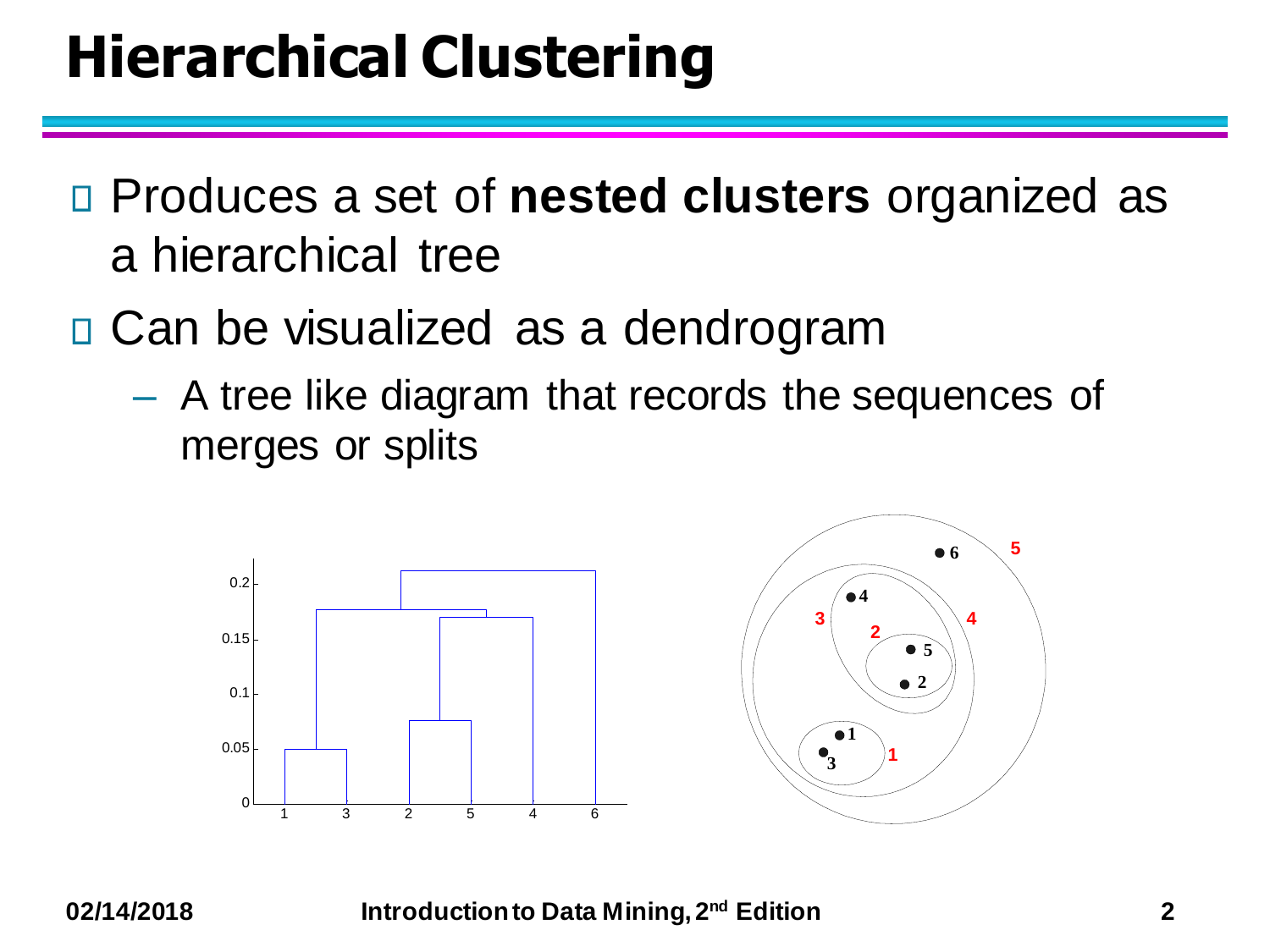## **Strengths of Hierarchical Clustering**

- □ Do not have to assume any particular number of clusters
	- Any desired number of clusters can be obtained by **'cutting' the dendrogram** at the proper level
- □ They may correspond to meaningful taxonomies
	- Example in biological sciences (e.g., animal kingdom, phylogeny reconstruction, …)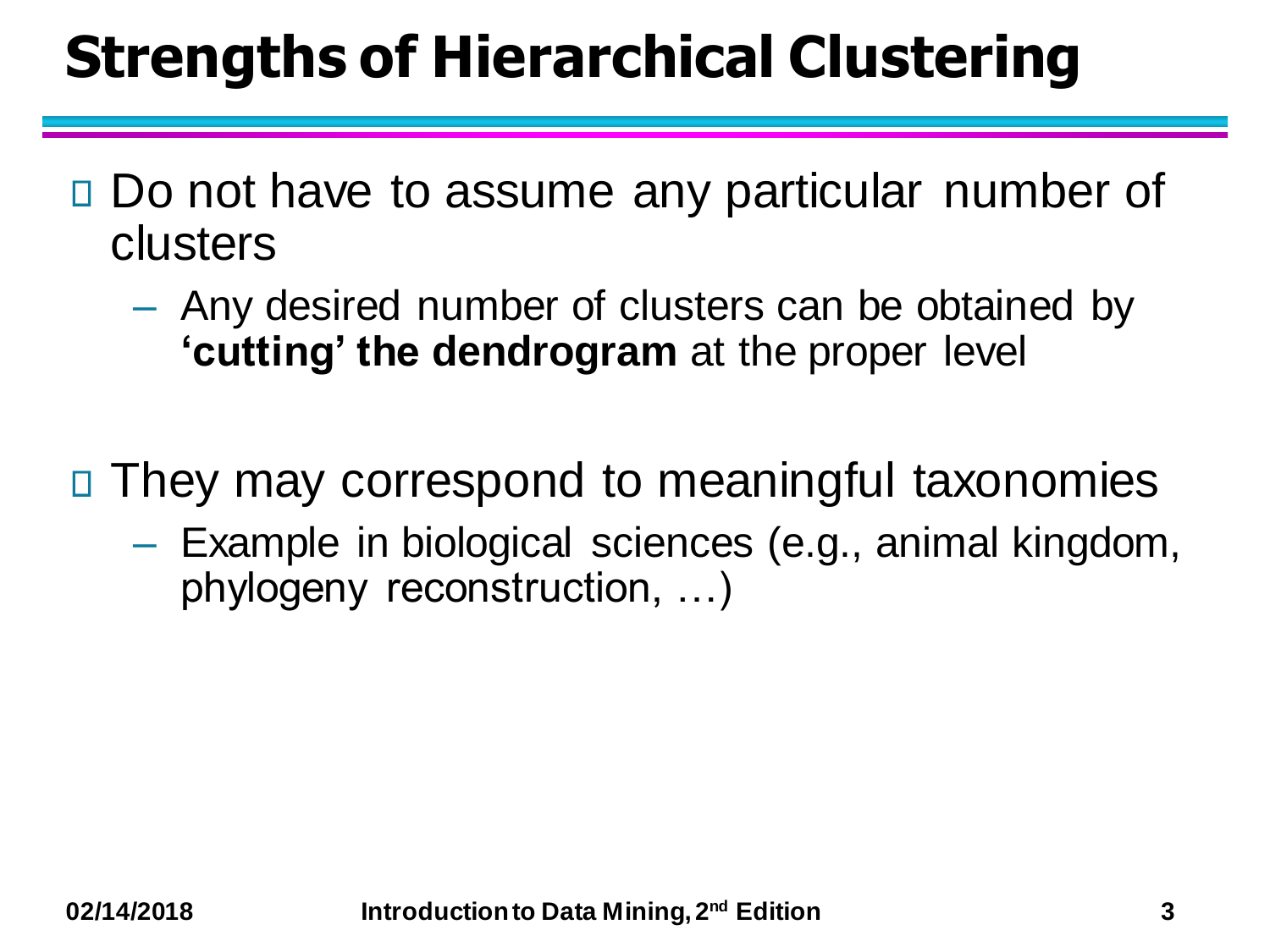## **Hierarchical Clustering**

- □ Two main types of hierarchical clustering
	- Agglomerative:
		- $\triangle$  Start with the points as individual clusters
		- ◆ At each step, **merge the closest pair** of clusters until only one cluster (or k clusters) left
	- Divisive:
		- ◆ Start with one, all-inclusive cluster
		- ◆ At each step, **split a cluster** until each cluster contains an individual point (or there are k clusters)
- Traditional hierarchical algorithms use a similarity or distance matrix
	- Merge or split one cluster at a time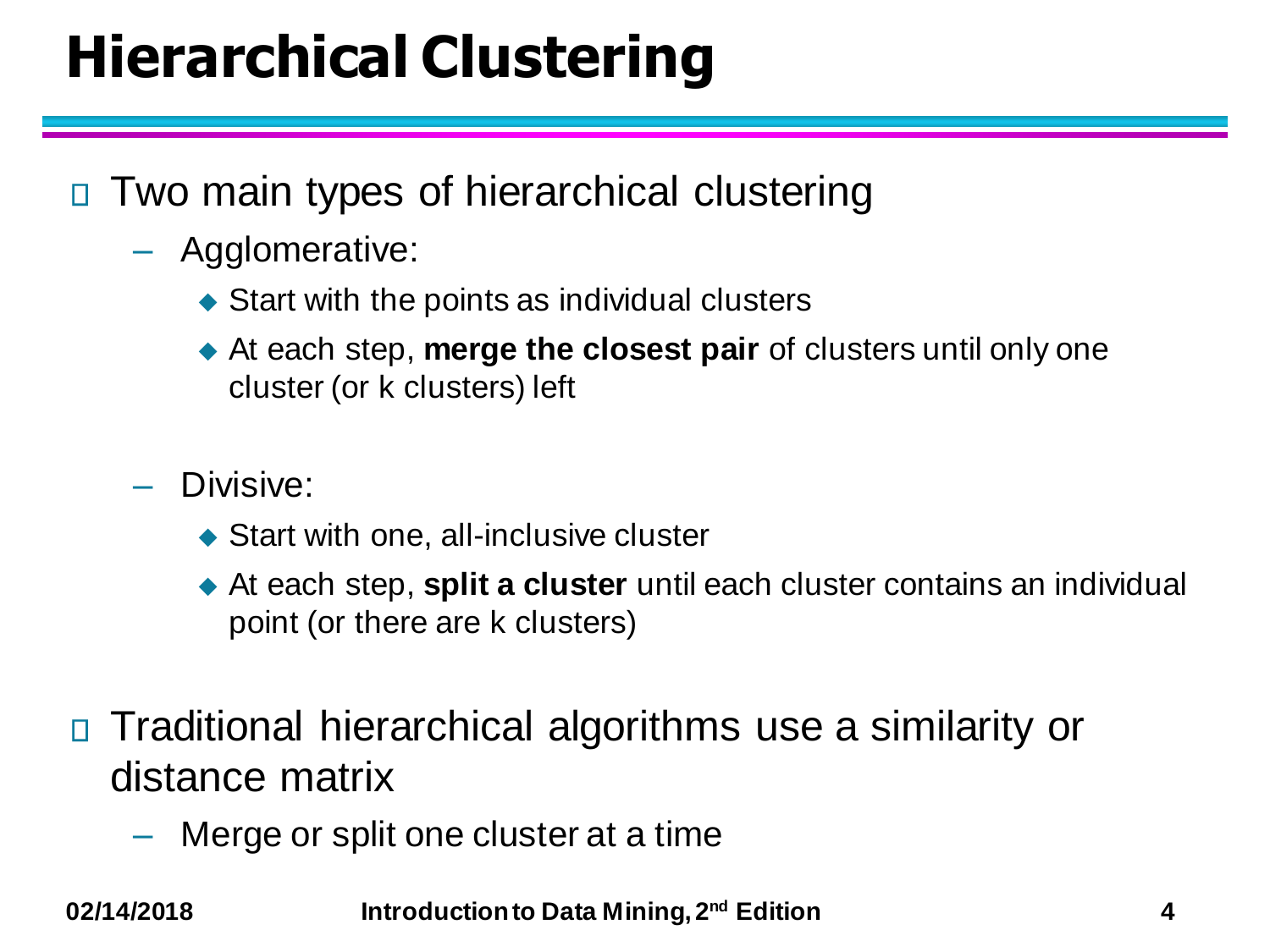## **Agglomerative Clustering Algorithm**

- Most popular hierarchical clustering technique П
- Basic algorithm is straightforward  $\Box$ 
	- 1. Compute the proximity matrix
	- 2. Let each data point be a cluster
	- **3. Repeat**
	- 4. Merge the two closest clusters
	- 5. Update the proximity matrix
	- **6. Until** only a single cluster remains
- Key operation is the computation of the proximity of  $\Box$ two clusters
	- Different approaches to defining the distance between clusters distinguish the different algorithms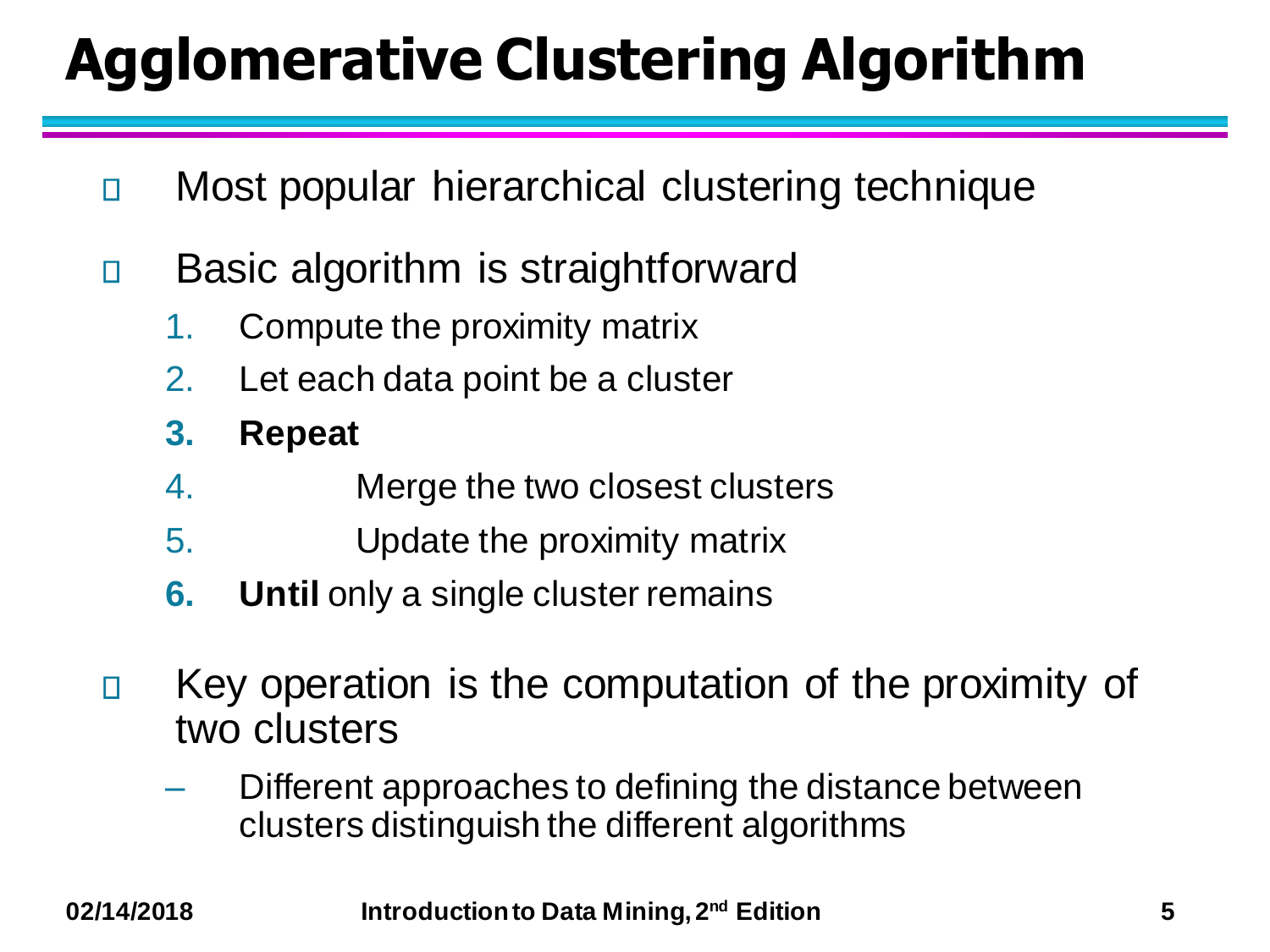### **Starting Situation**

p1 Start with checters of individual points and to p11 proximity matrix

**...**





**. Proximity Matrix**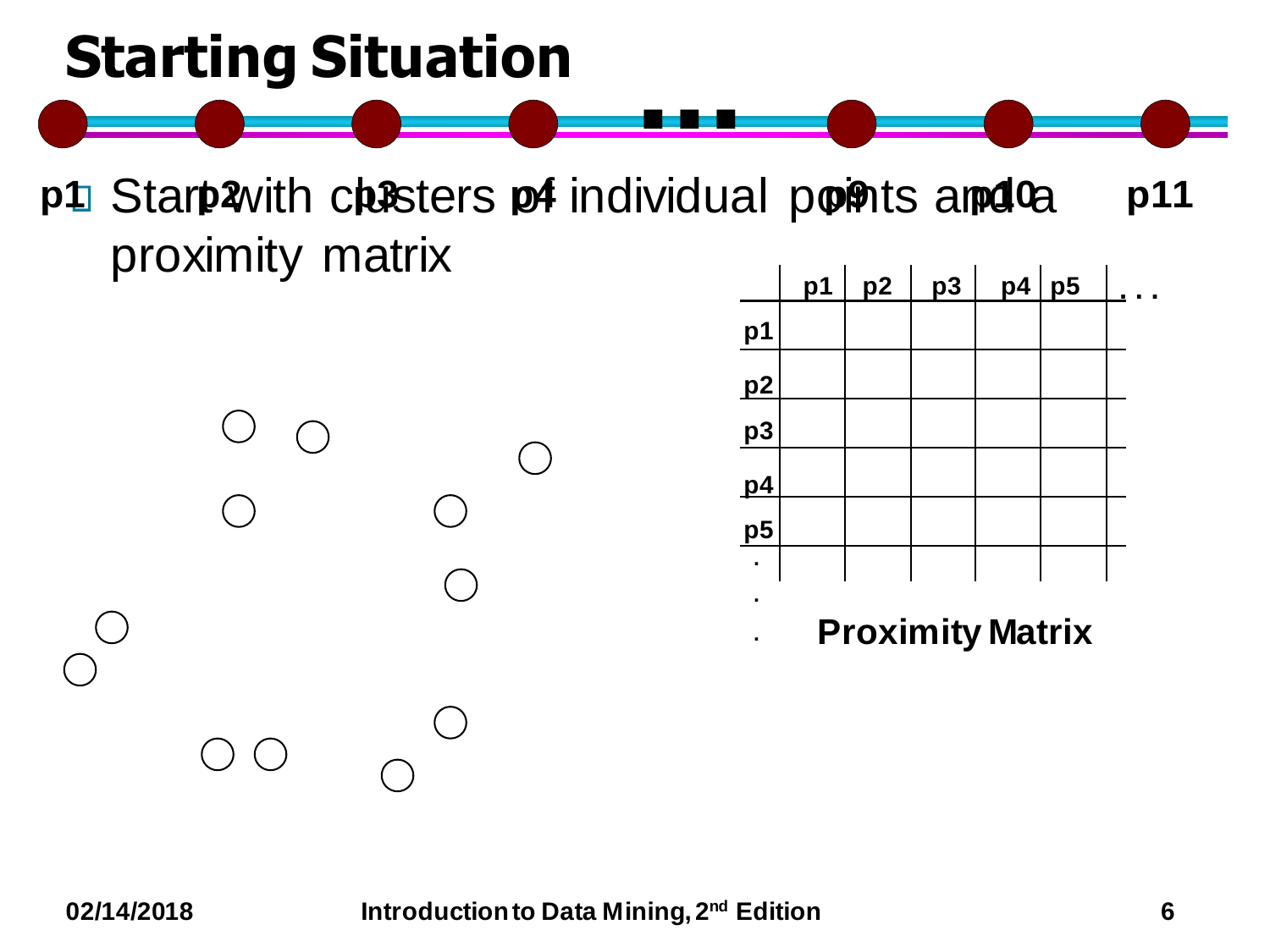# **Intermediate Situation**

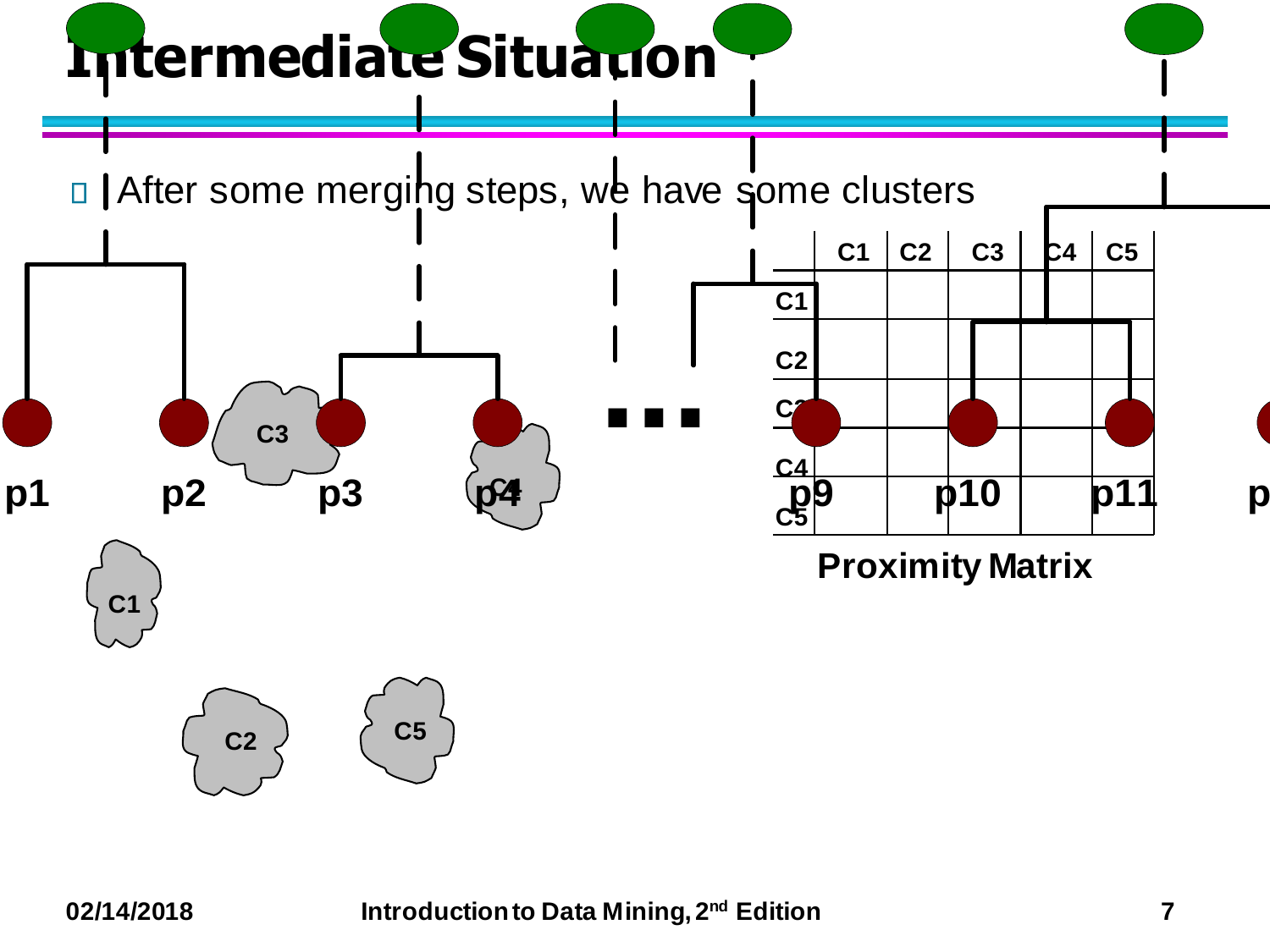## **Intermediate Situation**



**C1**

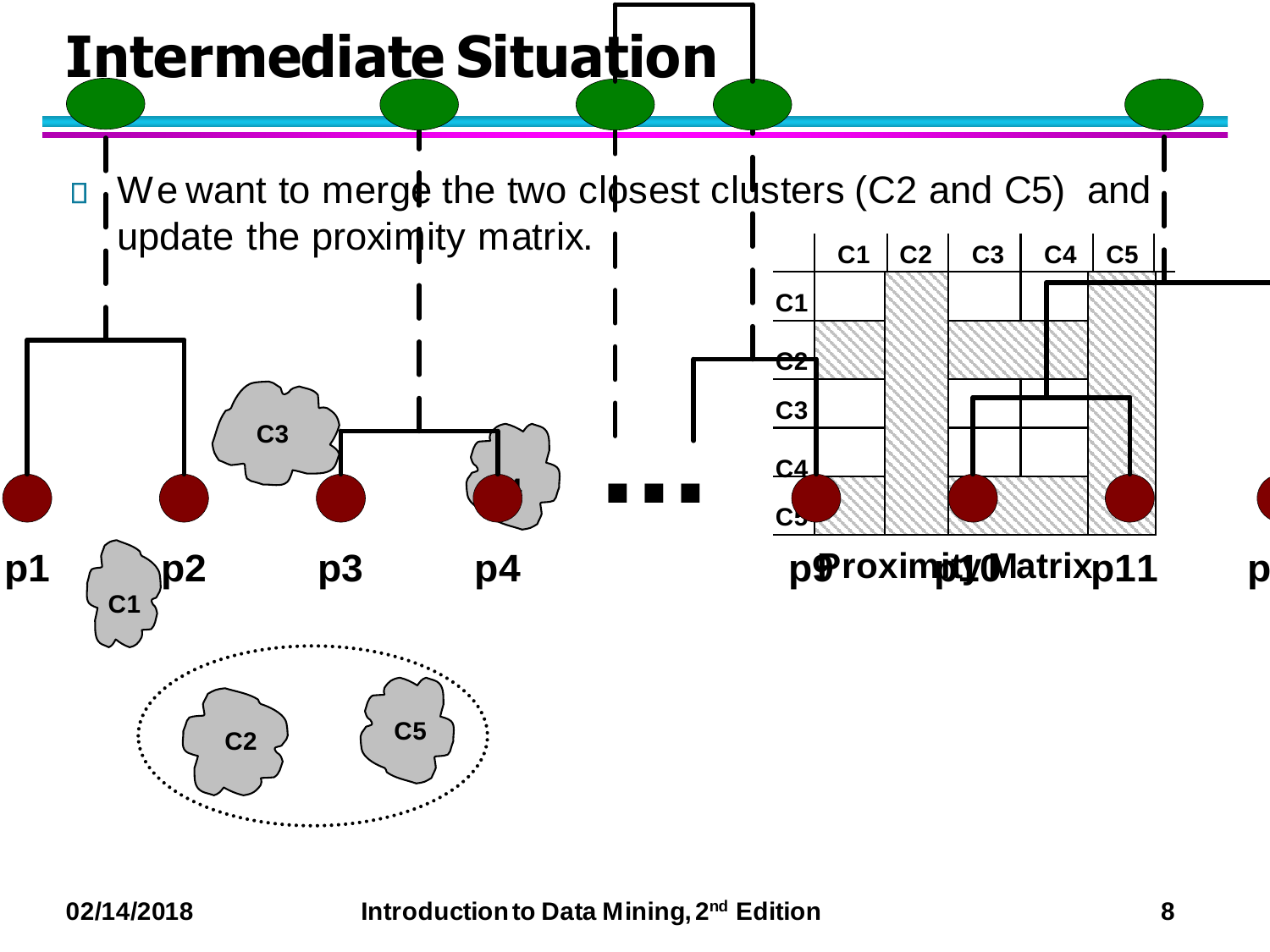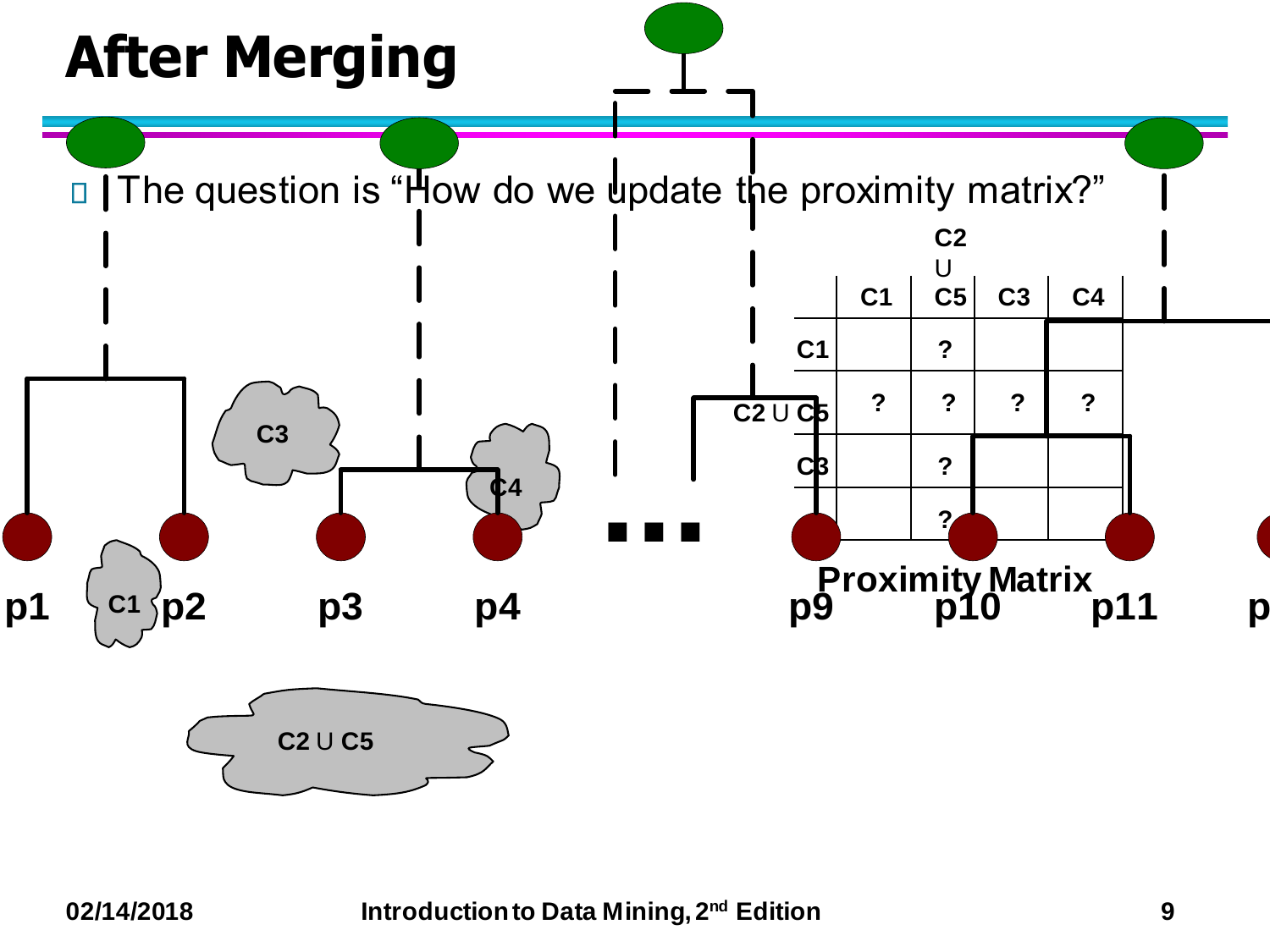#### **How to Define Inter-Cluster Distance**



- MAX П
- Group Average П
- Distance Between Centroids П
- Other methods driven by an objective  $\Box$ function
	- Ward's Method uses squared error

**Proximity Matrix**

**.**

**.**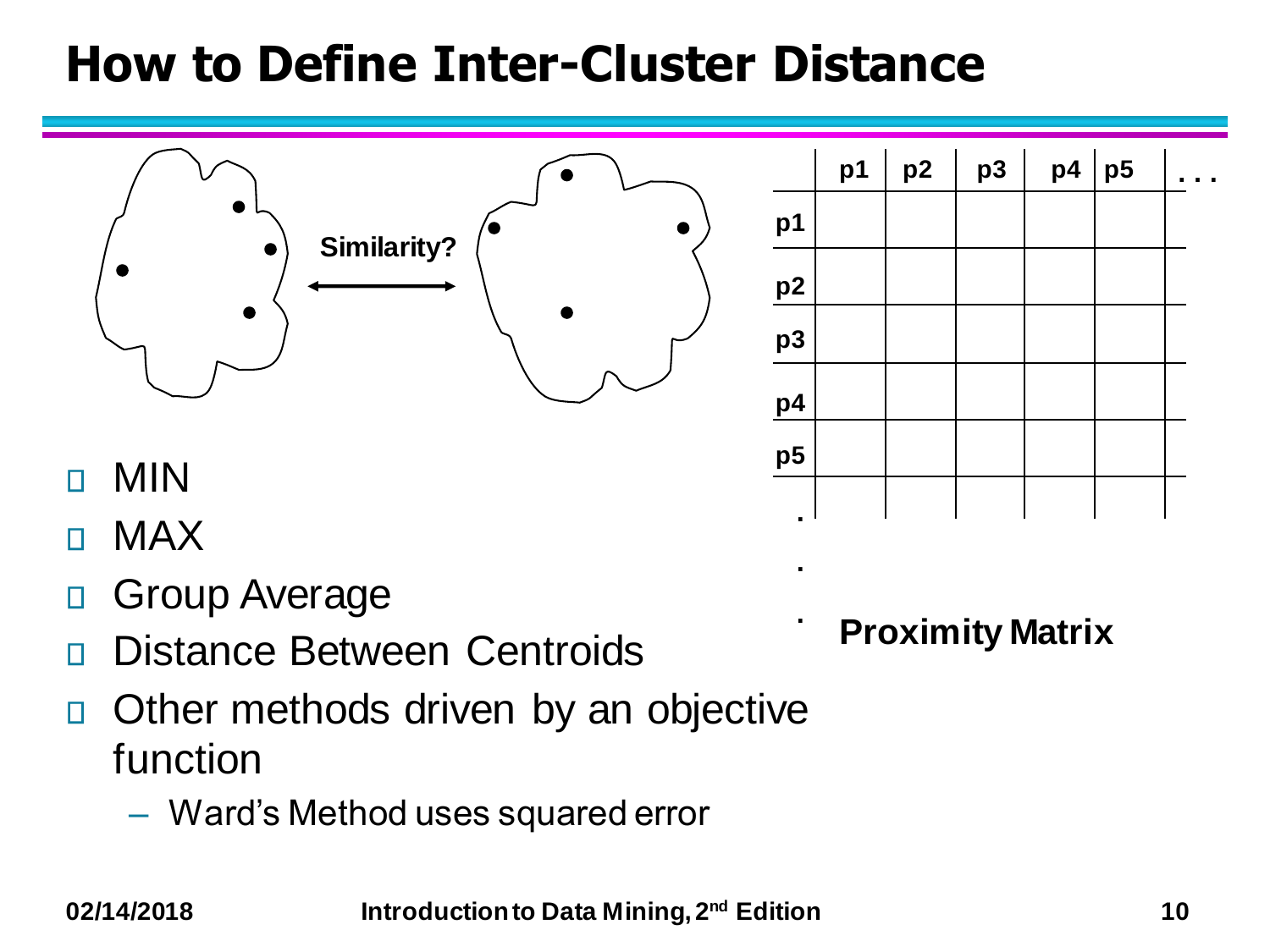

- MAX П
- Group Average П
- Distance Between Centroids П
- Other methods driven by an objective  $\Box$ function
	- Ward's Method uses squared error

**Proximity Matrix**

**.**

**.**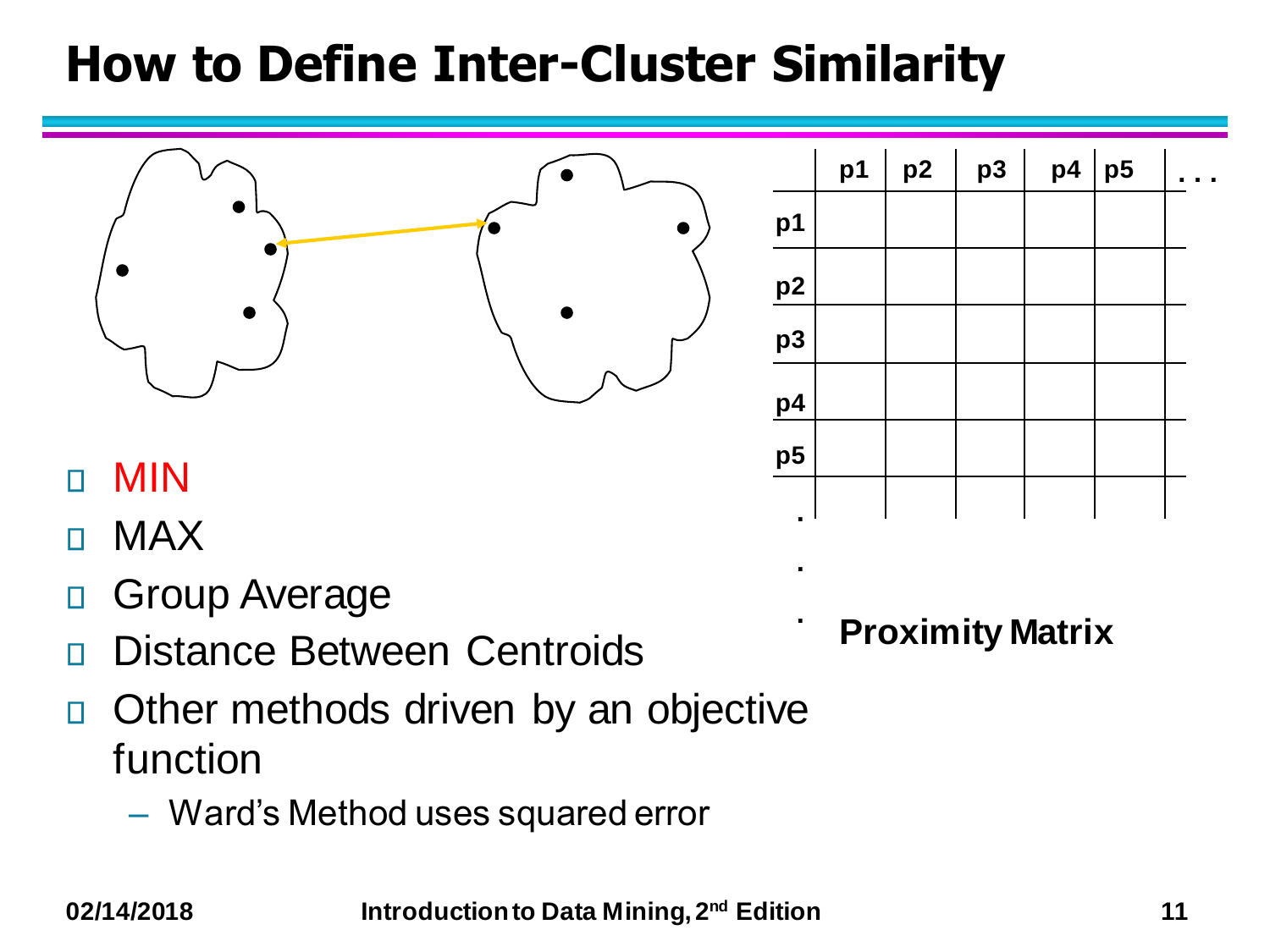

**.**

**.**

- MIN П
- MAX П
- Group Average П
- Distance Between Centroids П
- Other methods driven by an objective  $\Box$ function
	- Ward's Method uses squared error

**Proximity Matrix**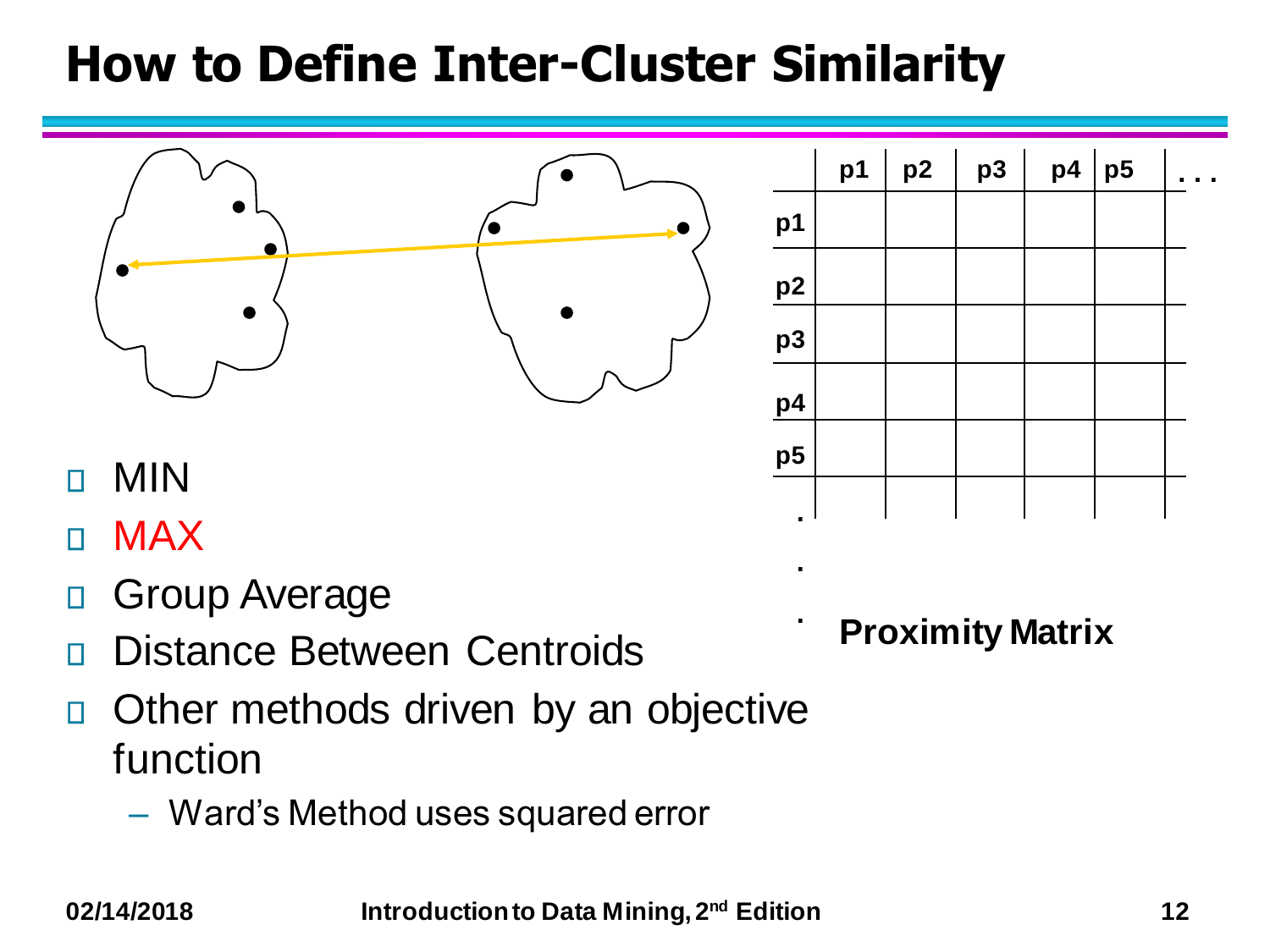

|                | p1 | p2 | p <sub>3</sub> | p4   p5 |  |
|----------------|----|----|----------------|---------|--|
| p1             |    |    |                |         |  |
| $\frac{p2}{2}$ |    |    |                |         |  |
| p <sub>3</sub> |    |    |                |         |  |
| p4             |    |    |                |         |  |
| p <sub>5</sub> |    |    |                |         |  |
| $\blacksquare$ |    |    |                |         |  |

- MIN П
- MAX П
- Group Average  $\Box$
- Distance Between Centroids П
- Other methods driven by an objective  $\Box$ function
	- Ward's Method uses squared error

**Proximity Matrix**

**.**

**.**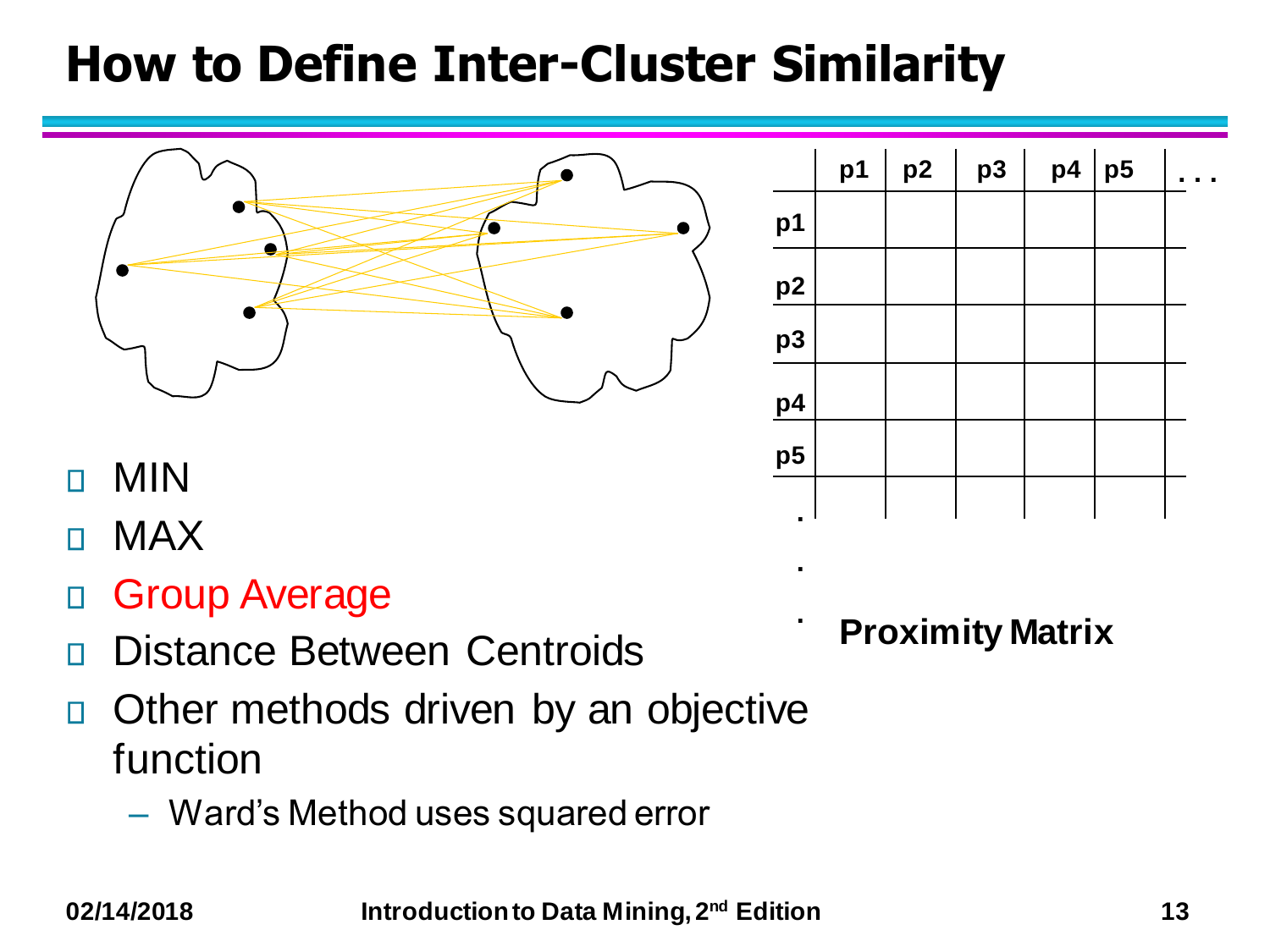

- MAX П
- Group Average П
- Distance Between Centroids П
- Other methods driven by an objective  $\Box$ function
	- Ward's Method uses squared error

**Proximity Matrix**

**.**

**.**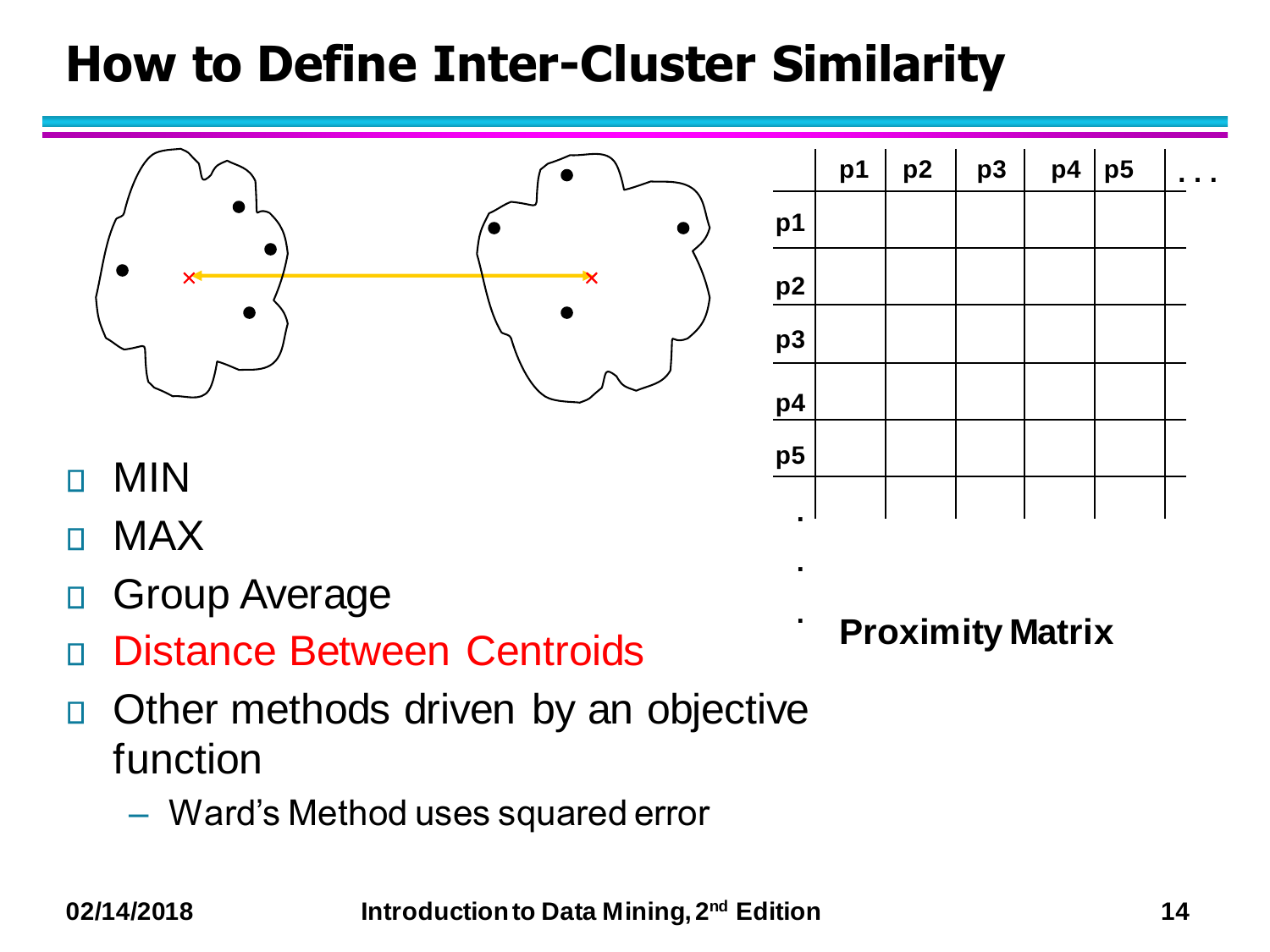## **MIN or Single Link**

- □ Proximity of two clusters is based on the two closest points in the different clusters
	- Determined by one pair of points, i.e., by one link in the proximity graph
- □ Example:



#### **Distance Matrix:**

|    | p1   | p2   | p3   | p4   | p5   | p6   |
|----|------|------|------|------|------|------|
| p1 | 0.00 | 0.24 | 0.22 | 0.37 | 0.34 | 0.23 |
| p2 | 0.24 | 0.00 | 0.15 | 0.20 | 0.14 | 0.25 |
| p3 | 0.22 | 0.15 | 0.00 | 0.15 | 0.28 | 0.11 |
| p4 | 0.37 | 0.20 | 0.15 | 0.00 | 0.29 | 0.22 |
| p5 | 0.34 | 0.14 | 0.28 | 0.29 | 0.00 | 0.39 |
| p6 | 0.23 | 0.25 | 0.11 | 0.22 | 0.39 | 0.00 |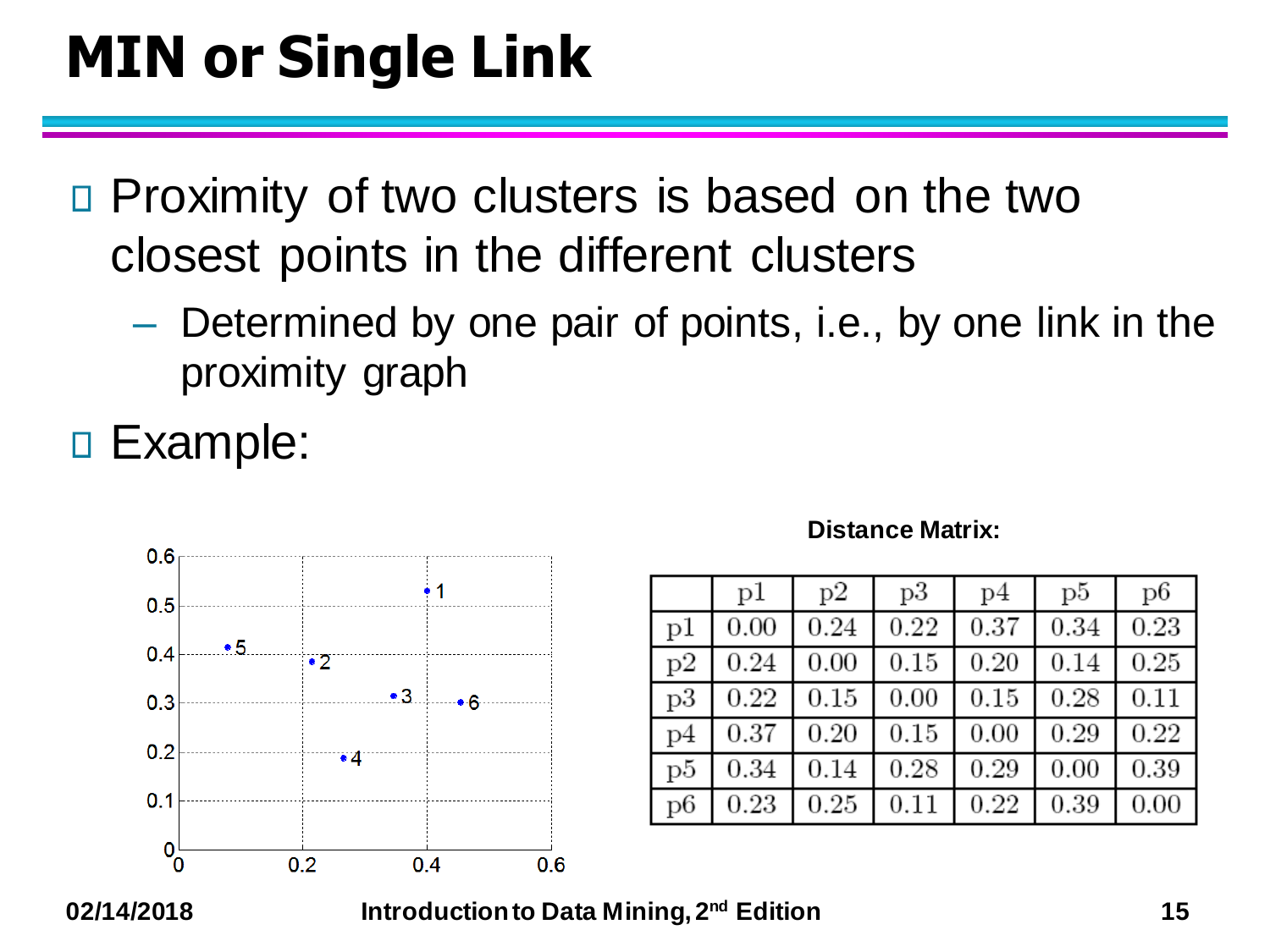### **Hierarchical Clustering: MIN**



#### **Nested Clusters Dendrogram**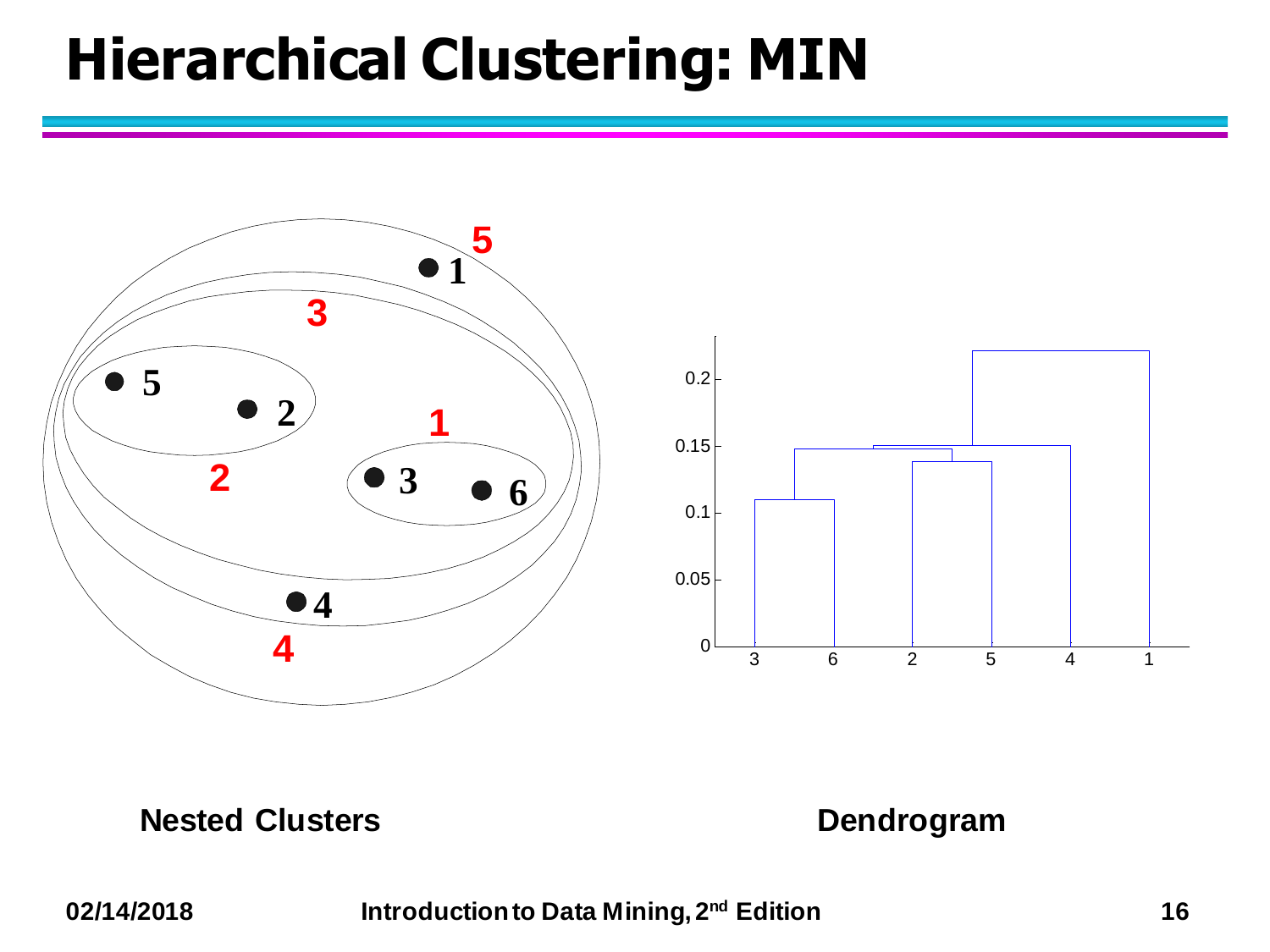### **Strength of MIN**



**Original Points Six Clusters**

• **Can handle non-elliptical shapes**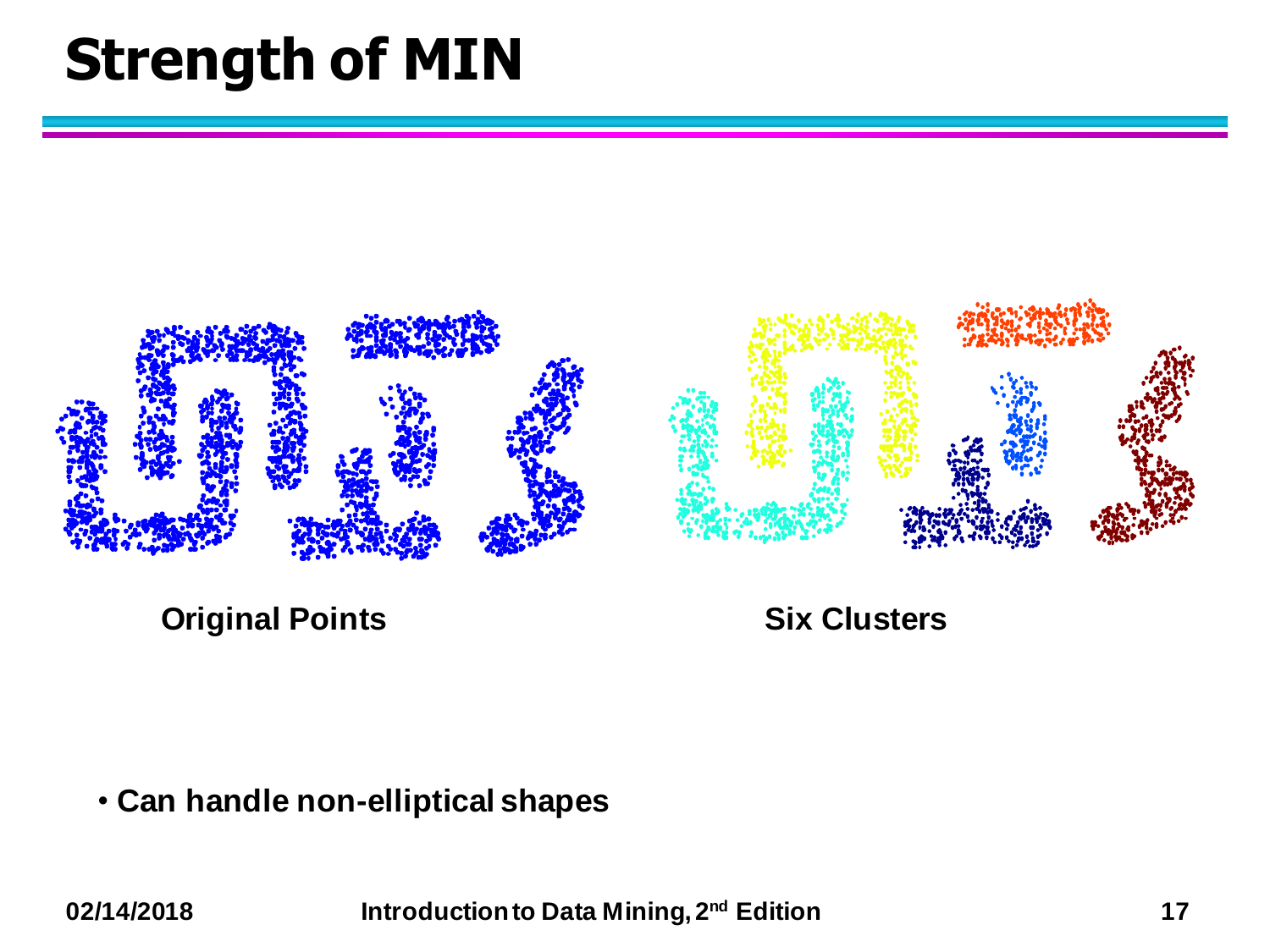### **Limitations of MIN**

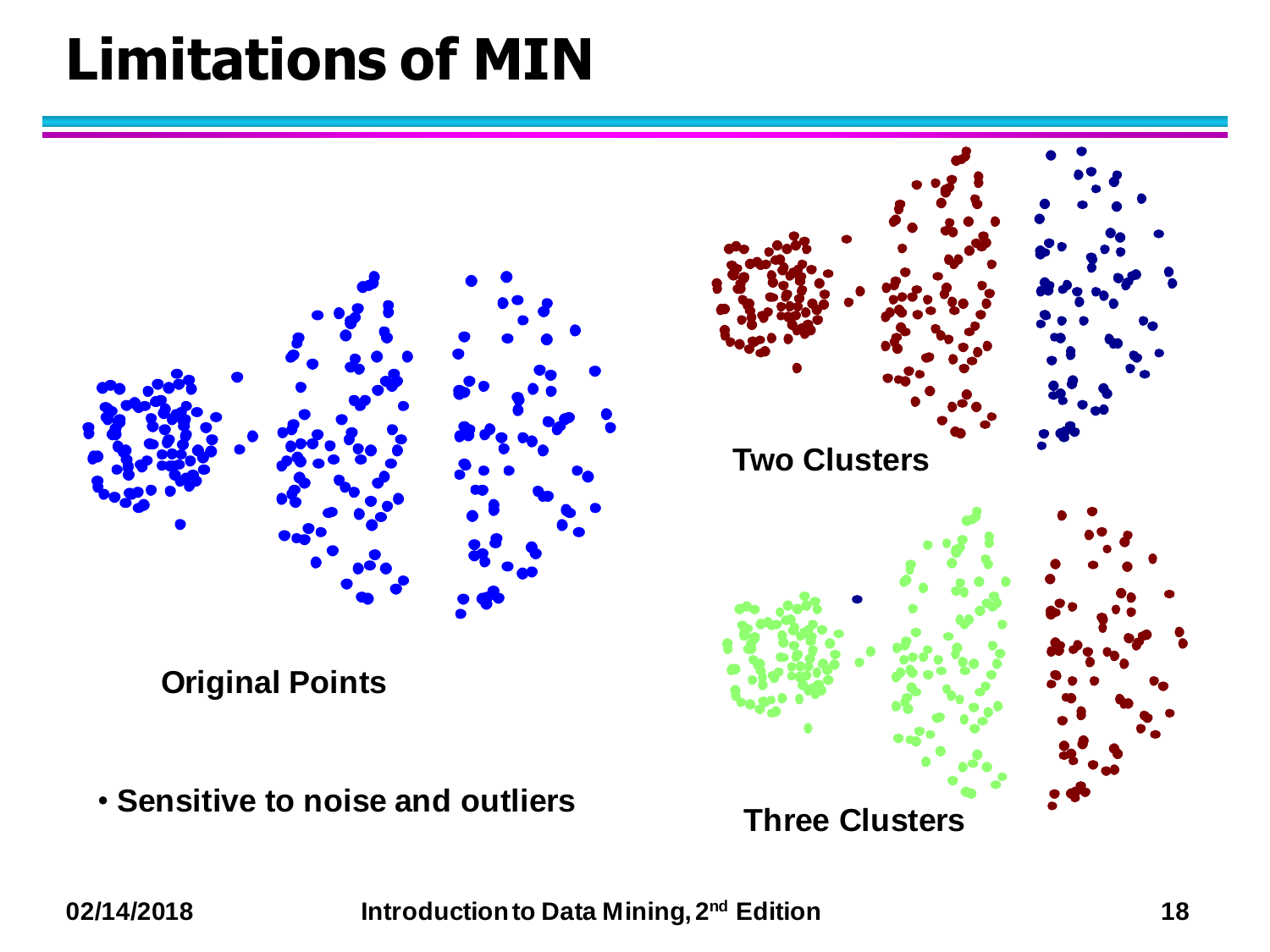### **MAX or Complete Linkage**

- □ Proximity of two clusters is based on the two most distant points in the different clusters
	- Determined by all pairs of points in the two clusters



#### **Distance Matrix:**

|    | p1   | p2   | p3   | p4   | p5   | p6   |
|----|------|------|------|------|------|------|
| p1 | 0.00 | 0.24 | 0.22 | 0.37 | 0.34 | 0.23 |
| p2 | 0.24 | 0.00 | 0.15 | 0.20 | 0.14 | 0.25 |
| p3 | 0.22 | 0.15 | 0.00 | 0.15 | 0.28 | 0.11 |
| p4 | 0.37 | 0.20 | 0.15 | 0.00 | 0.29 | 0.22 |
| p5 | 0.34 | 0.14 | 0.28 | 0.29 | 0.00 | 0.39 |
| p6 | 0.23 | 0.25 | 0.11 | 0.22 | 0.39 | 0.00 |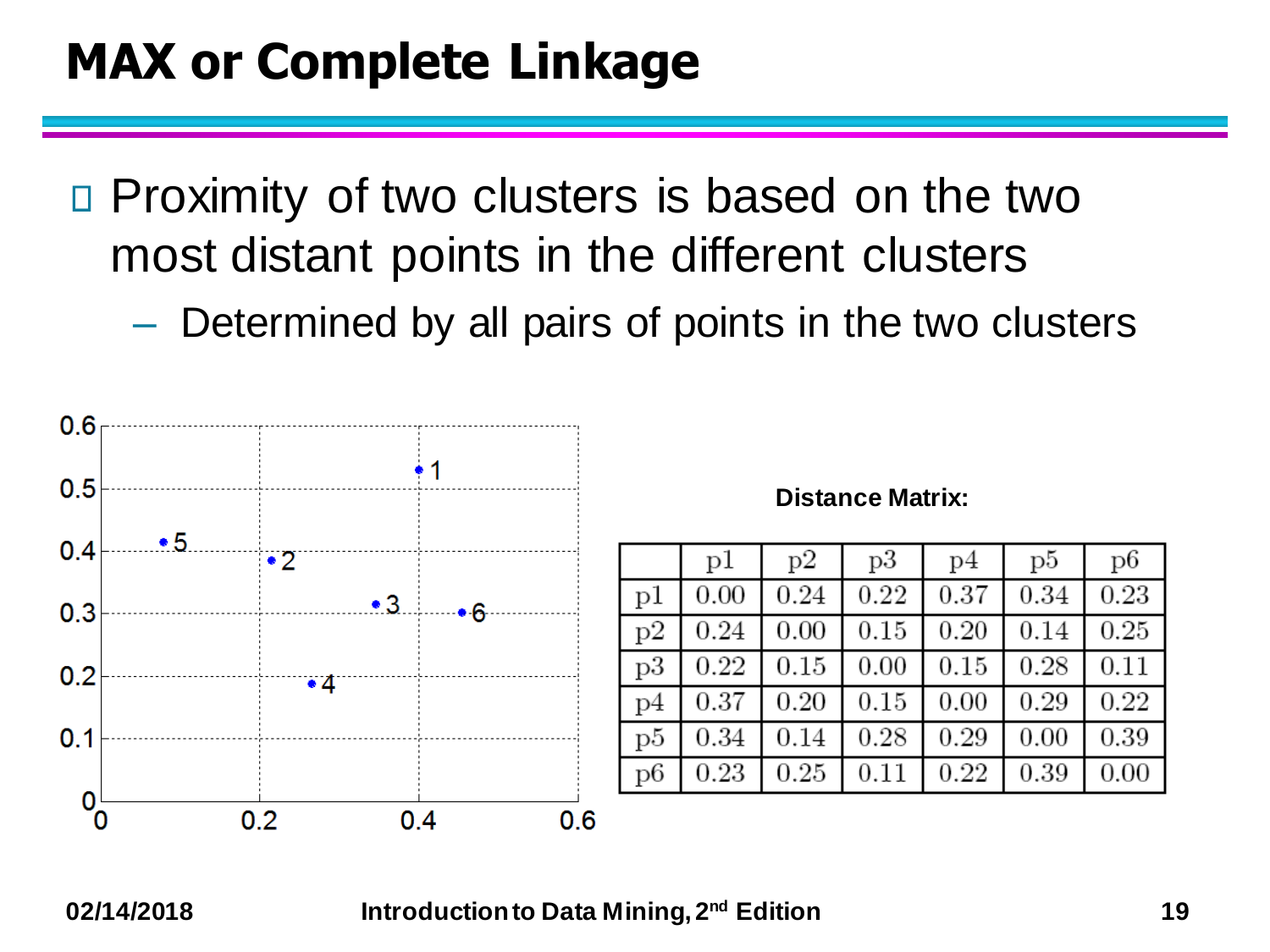### **Hierarchical Clustering: MAX**



**Nested Clusters Dendrogram**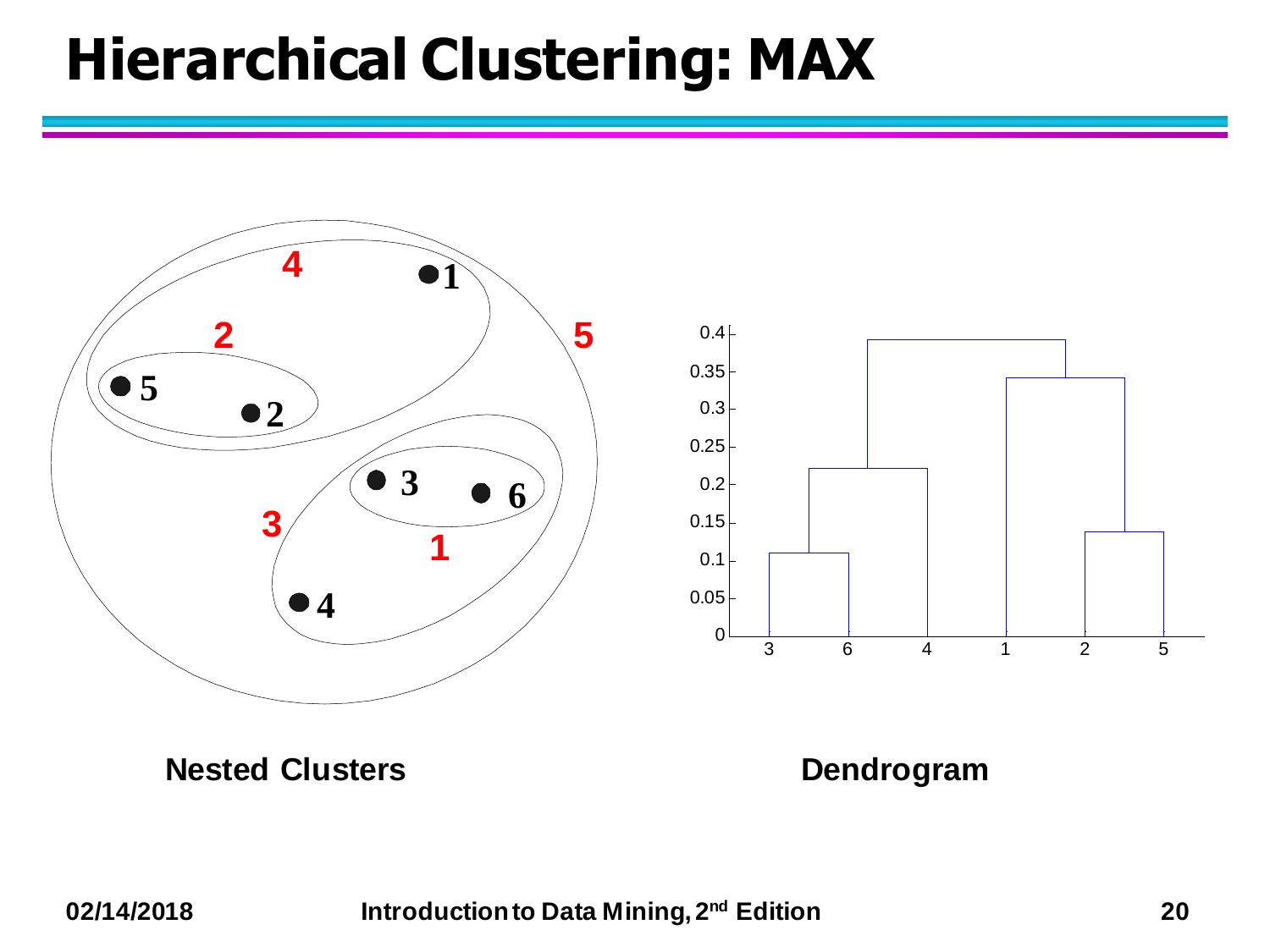### **Strength of MAX**



**Original Points Two Clusters**

• **Less susceptible to noise and outliers**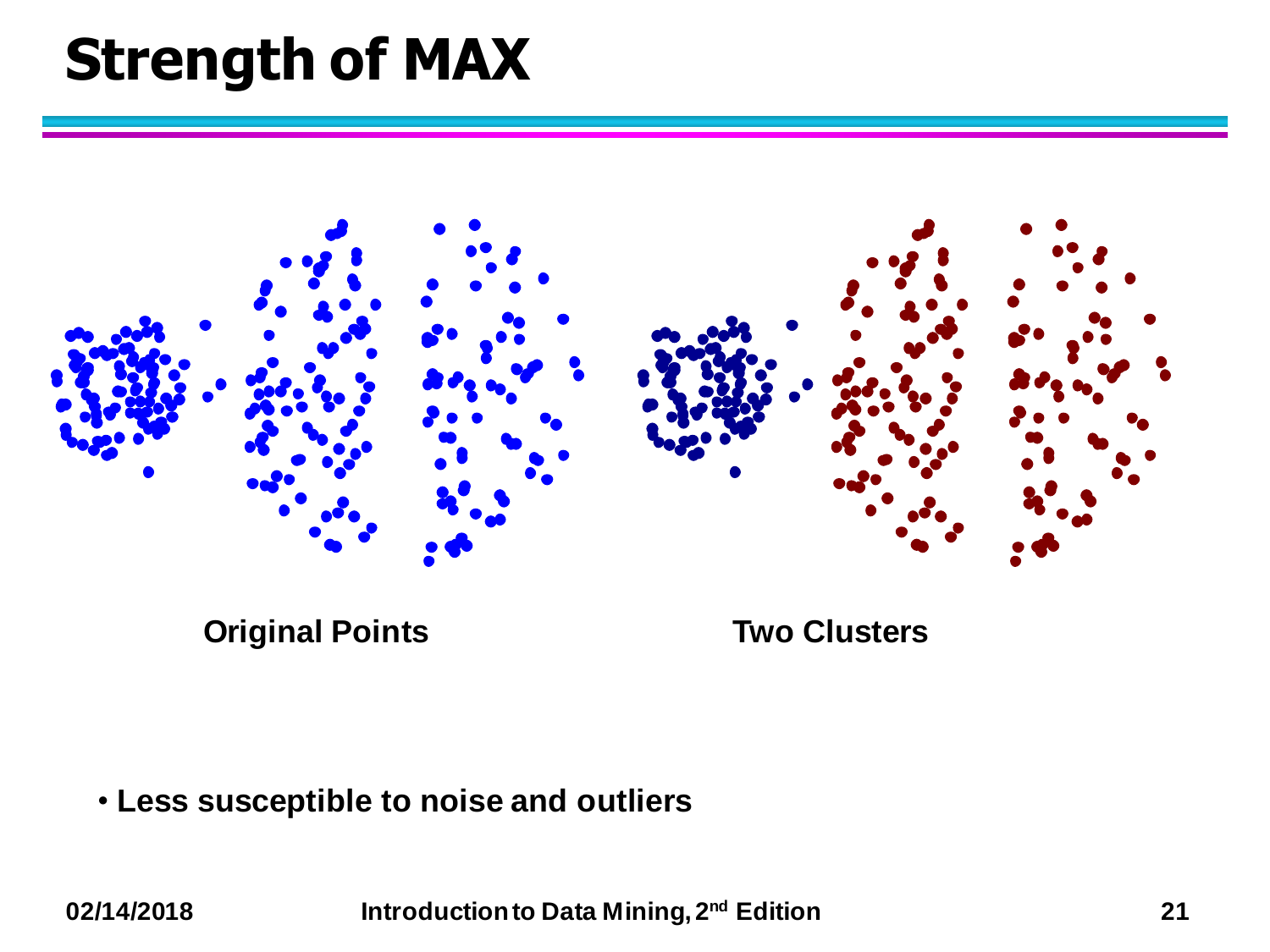### **Limitations of MAX**



**Original Points Two Clusters**

- **Tends to break large clusters**
- **Biased towards globular clusters**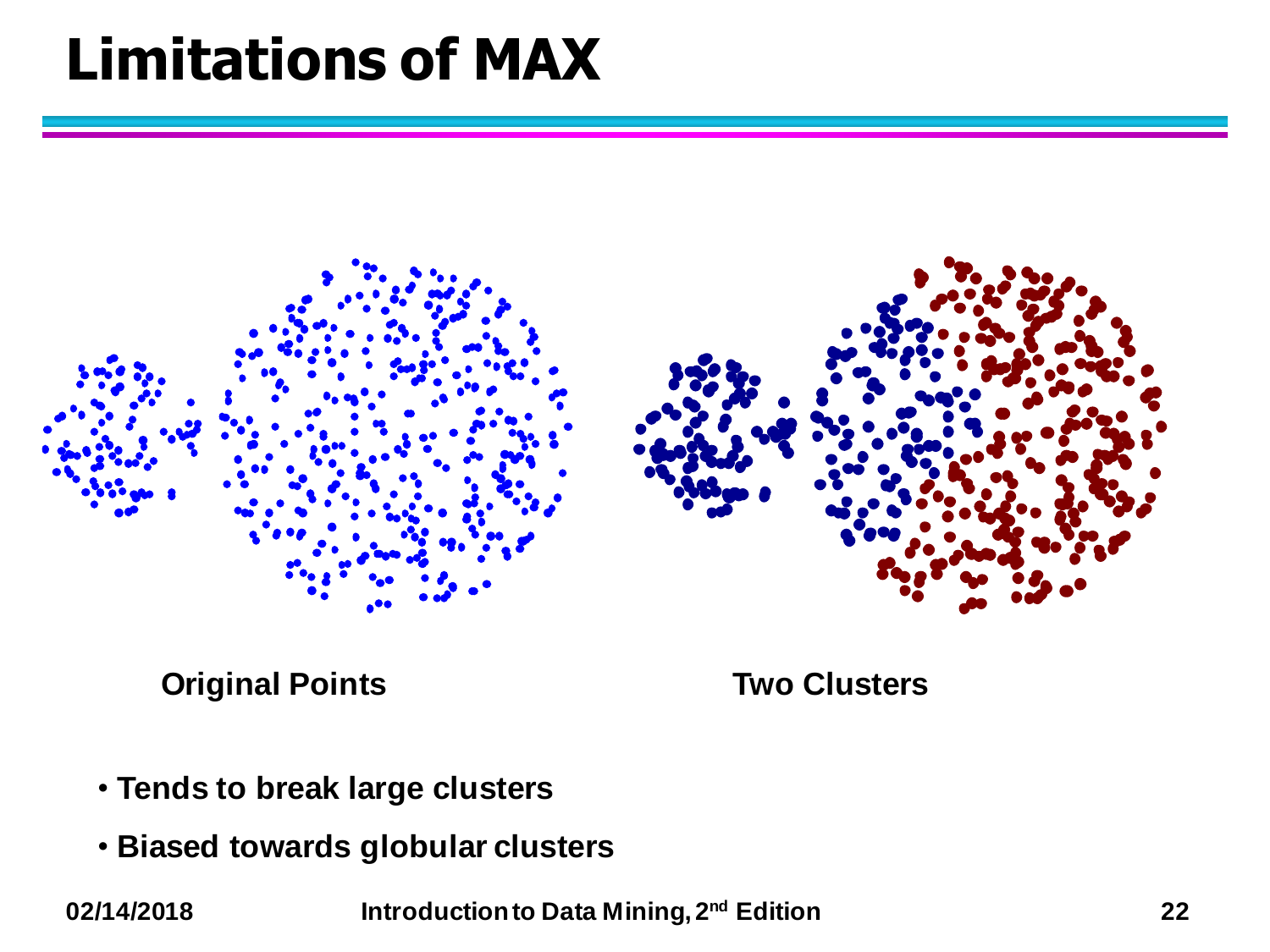### **Group Average**

Proximity of two clusters is the average of pairwise proximity  $\Box$ between points in the two clusters.

$$
\sum_{p_i \in Cluster_i} \text{proximity}(p_i, p_j)
$$
\n
$$
\text{proximity}(Cluster_i, Cluster_j) = \frac{\sum_{p_i \in Cluster_i} \text{proximity}(p_i, p_j)}{|Cluster_i| \times | Cluster_j|}
$$

Need to use average connectivity for scalability since total  $\Box$ proximity favors large clusters



#### **Distance Matrix:**

|    | p1   | p2   | p3   | p4   | p5   | p6   |
|----|------|------|------|------|------|------|
| p1 | 0.00 | 0.24 | 0.22 | 0.37 | 0.34 | 0.23 |
| p2 | 0.24 | 0.00 | 0.15 | 0.20 | 0.14 | 0.25 |
| p3 | 0.22 | 0.15 | 0.00 | 0.15 | 0.28 | 0.11 |
| p4 | 0.37 | 0.20 | 0.15 | 0.00 | 0.29 | 0.22 |
| p5 | 0.34 | 0.14 | 0.28 | 0.29 | 0.00 | 0.39 |
| p6 | 0.23 | 0.25 | 0.11 | 0.22 | 0.39 | 0.00 |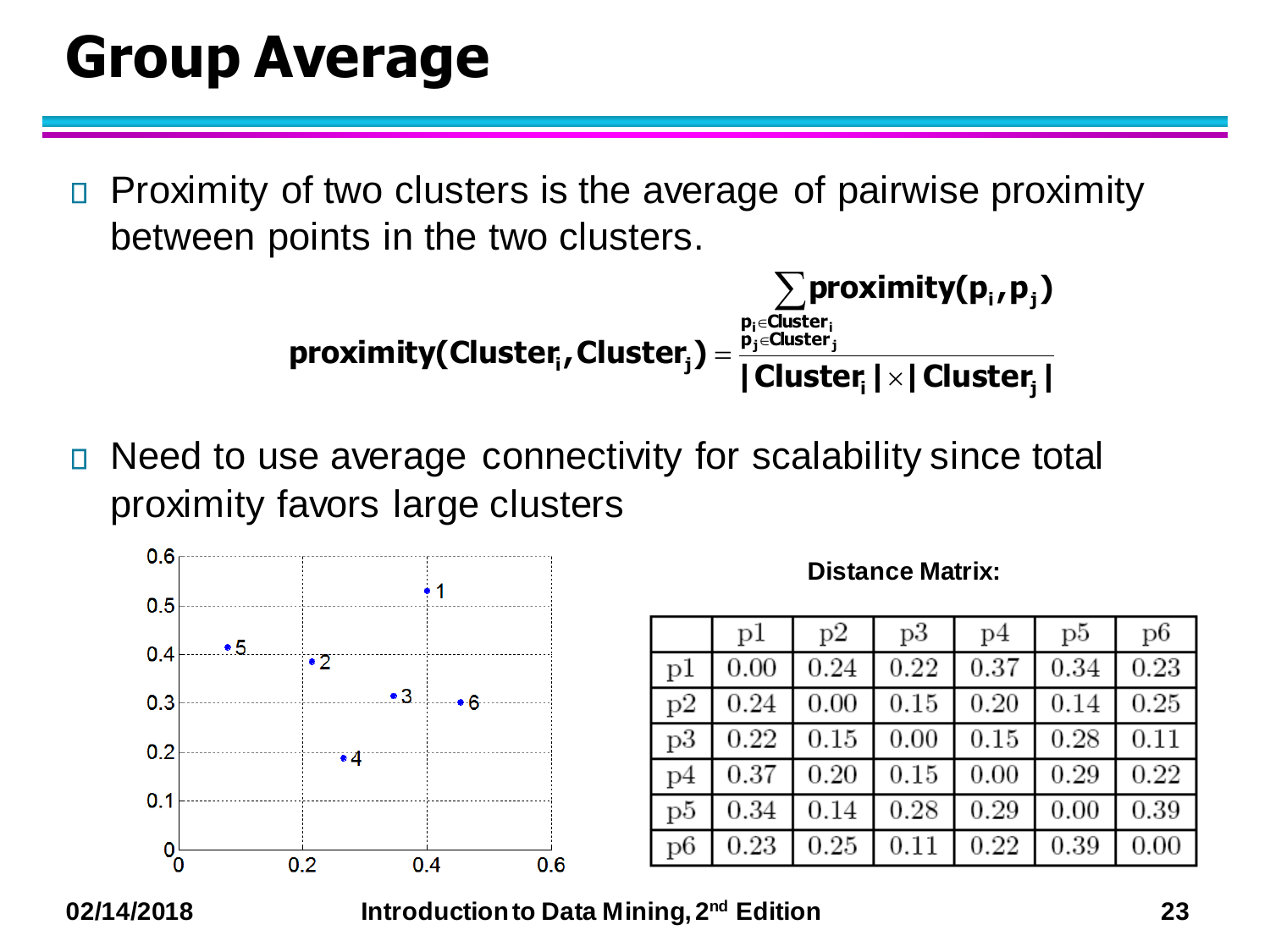### **Hierarchical Clustering: Group Average**



**Nested Clusters Dendrogram**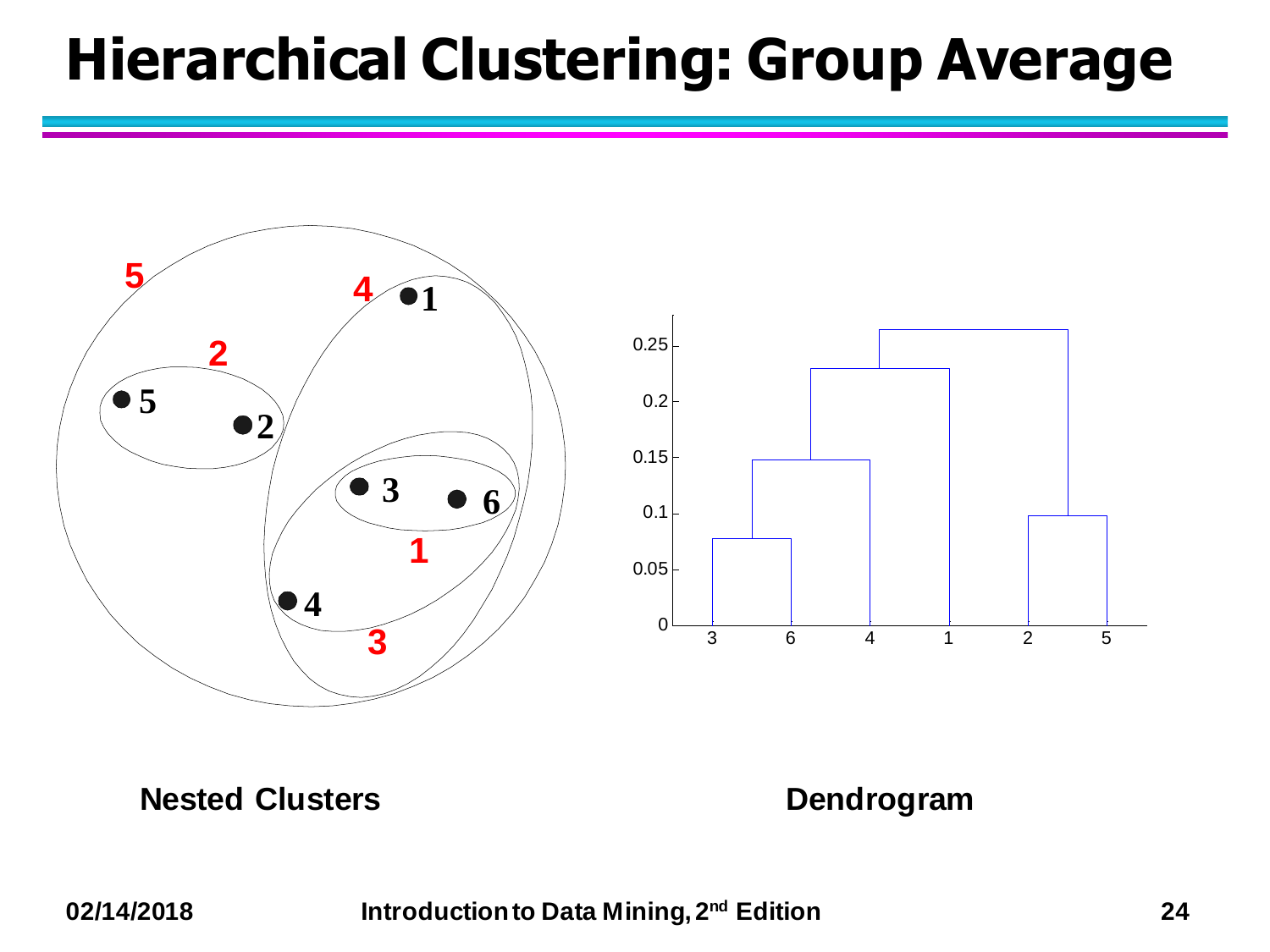## **Hierarchical Clustering: Group Average**

Compromise between Single and Complete  $\Box$ Link

- **Strengths**  $\Box$ 
	- Less susceptible to noise and outliers
- **n** Limitations
	- Biased towards globular clusters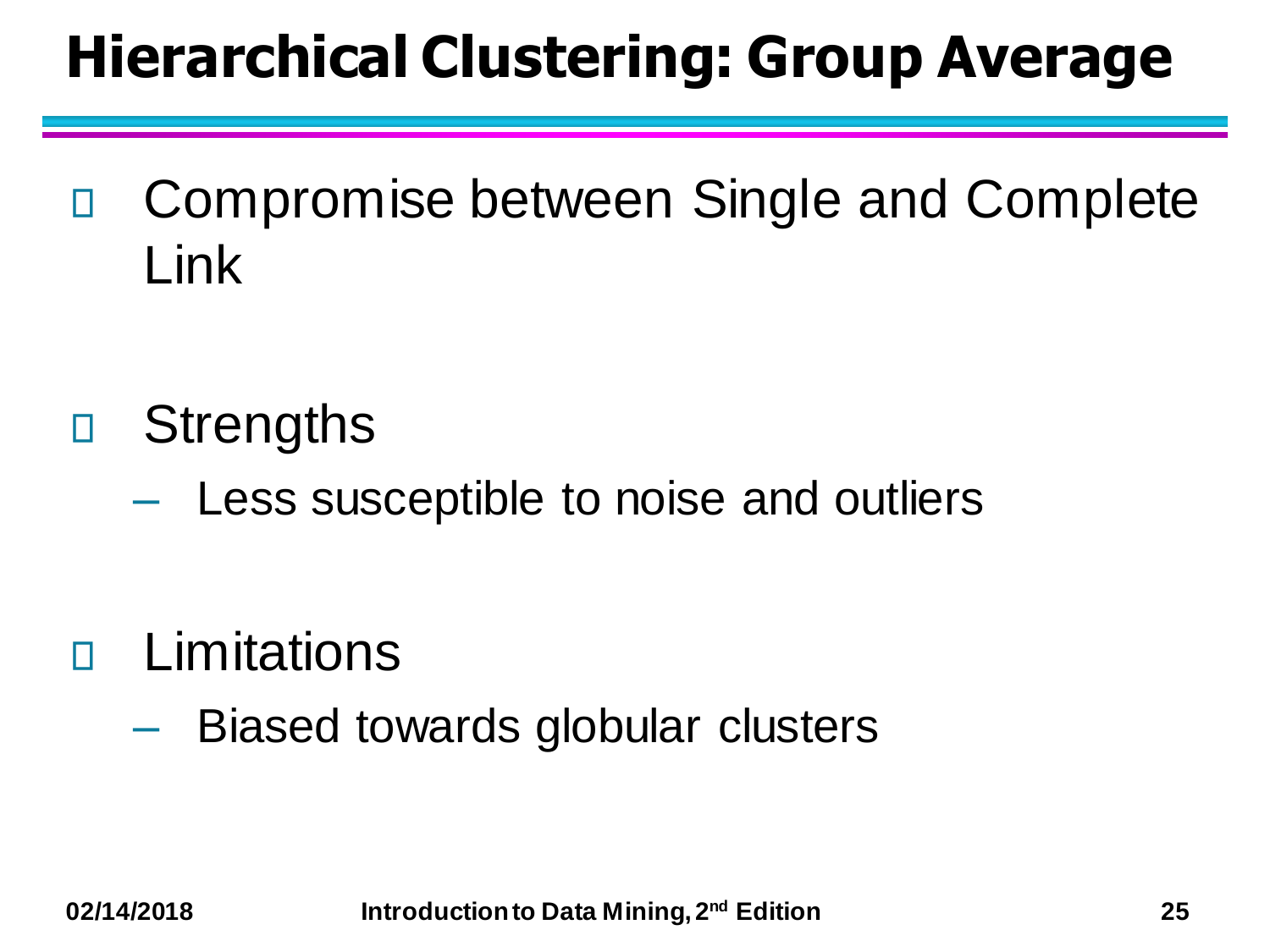## **Cluster Similarity: Ward's Method**

- □ Similarity of two clusters is based on the increase in squared error when two clusters are merged
	- Similar to group average if distance between points is distance squared
- □ Less susceptible to noise and outliers
- □ Biased towards globular clusters
- □ Hierarchical analogue of K-means
	- Can be used to initialize K-means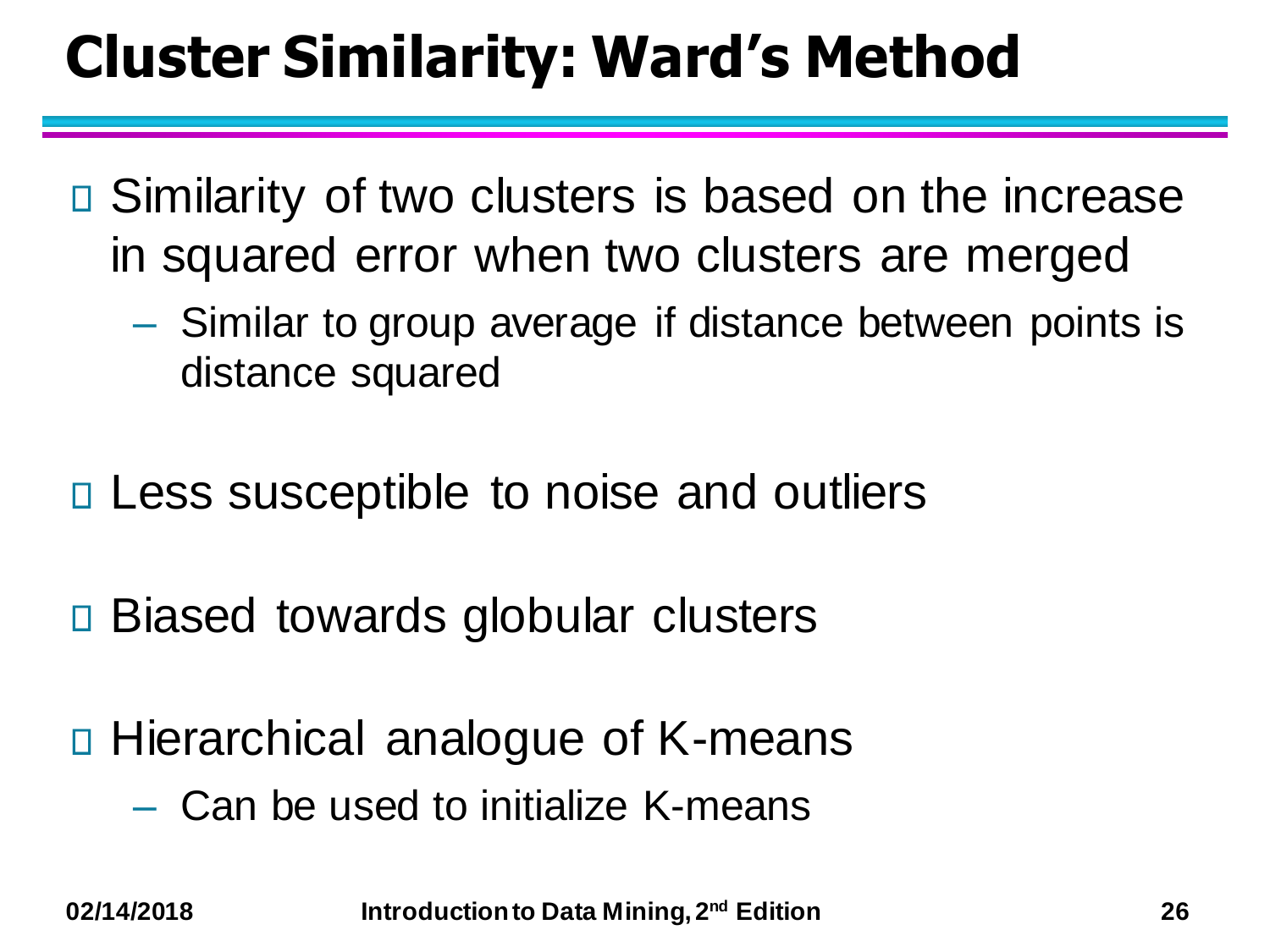#### **Hierarchical Clustering: Comparison**

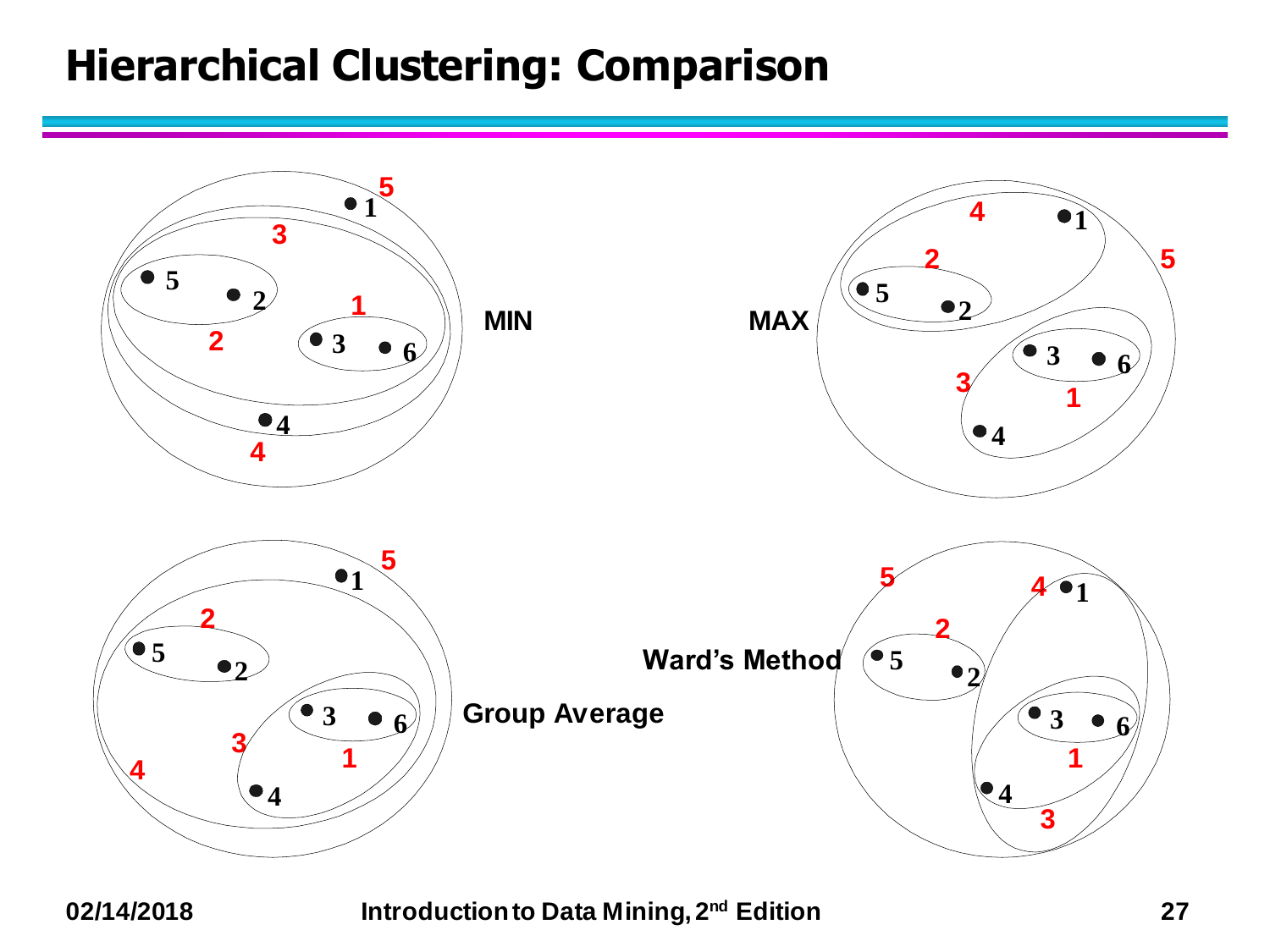## **MST: Divisive Hierarchical Clustering**

#### □ Build MST (Minimum Spanning Tree)

- Start with a tree that consists of any point
- In successive steps, look for the closest pair of points (p, q) such that one point (p) is in the current tree but the other (q) is not
- Add q to the tree and put an edge between p and q

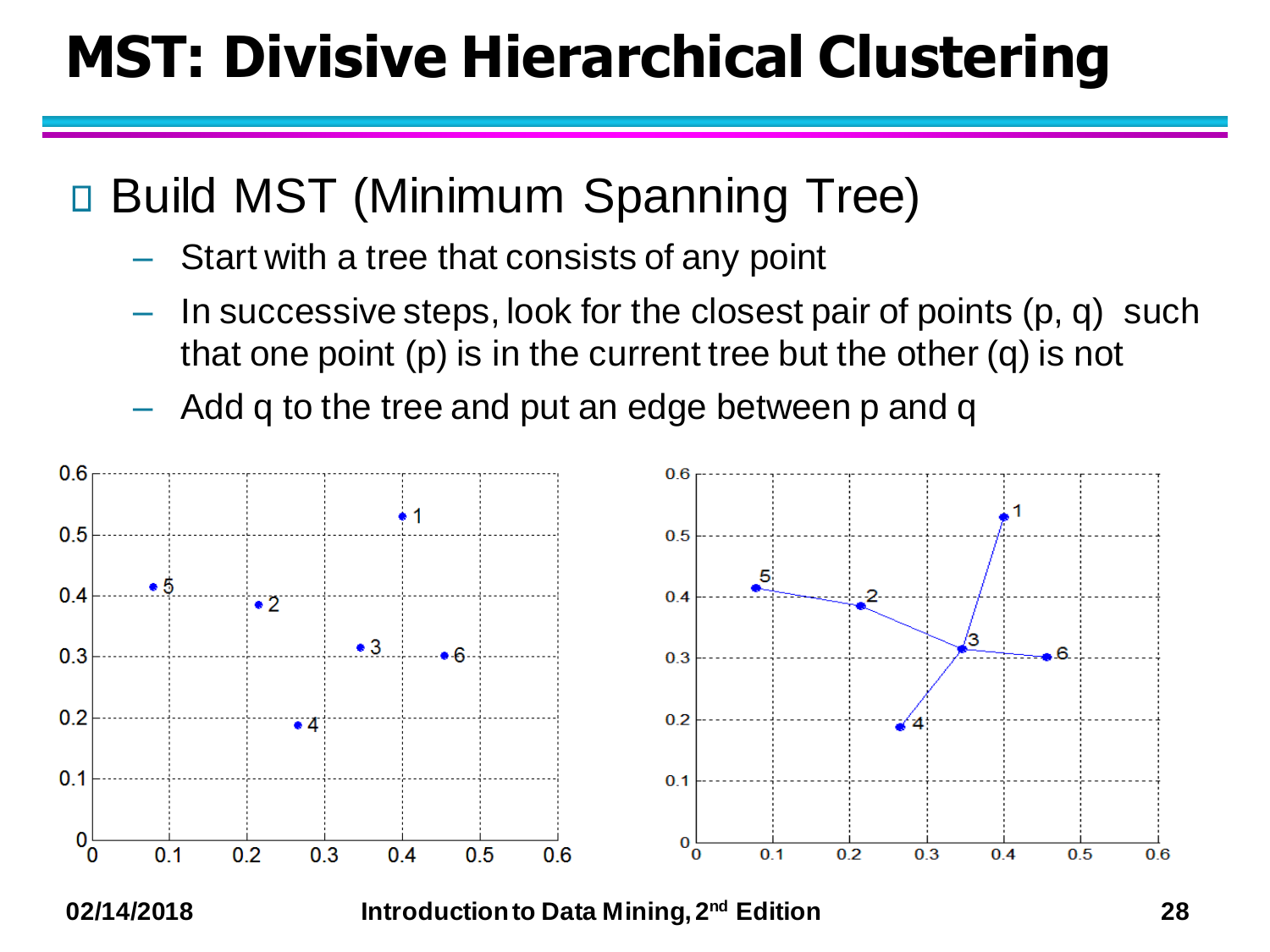## **MST: Divisive Hierarchical Clustering**

#### □ Use MST for constructing hierarchy of clusters

#### Algorithm 7.5 MST Divisive Hierarchical Clustering Algorithm

- 1. Compute a minimum spanning tree for the proximity graph.
- $2:$  repeat
- Create a new cluster by breaking the link corresponding to the largest distance  $3:$ (smallest similarity).
- 4: **until** Only singleton clusters remain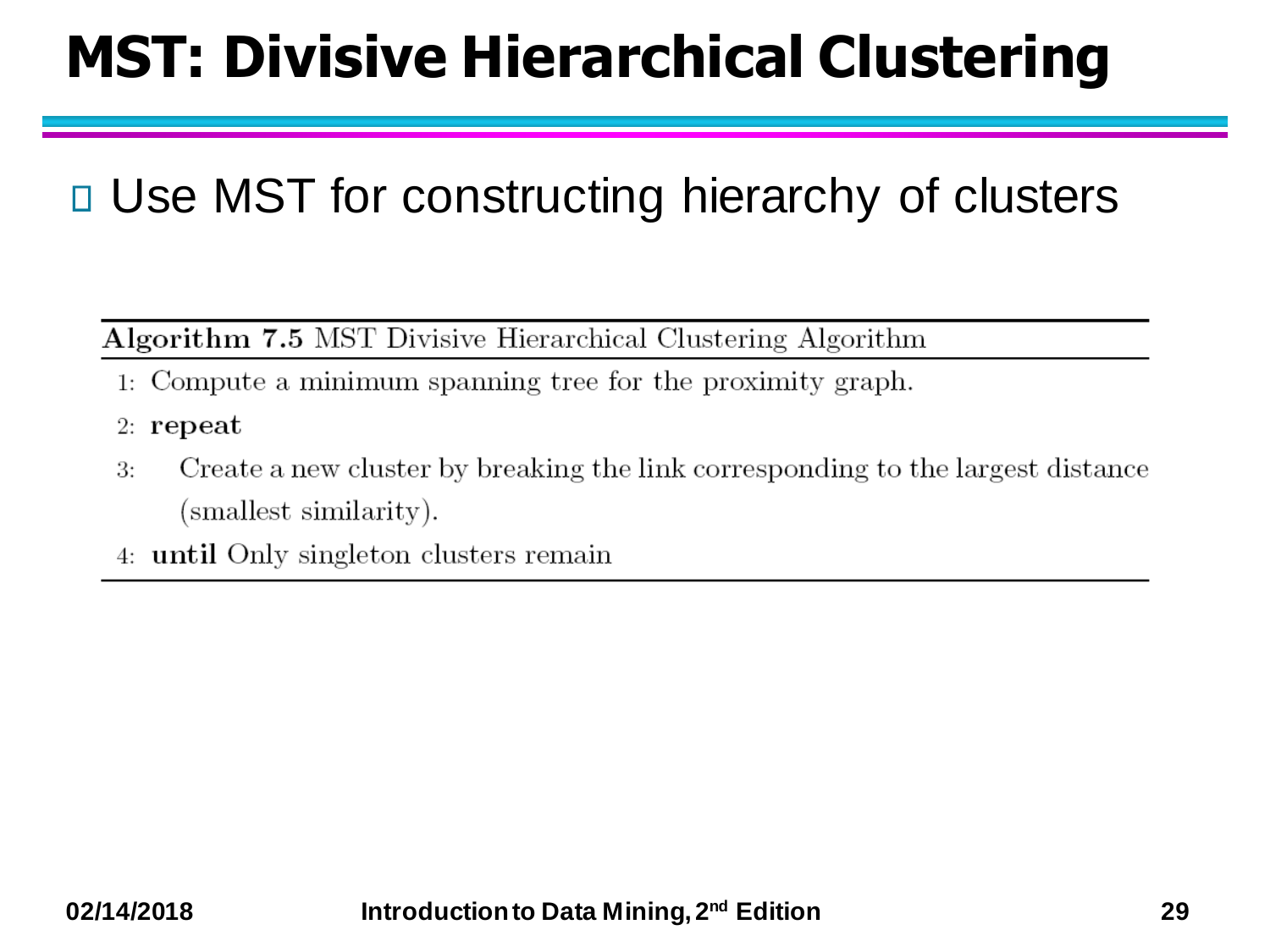O(N<sup>2</sup> ) space since it uses the proximity matrix. – N is the number of points.

- O(N<sup>3</sup> ) time in many cases
	- $-$  There are N steps and at each step the size,  $N^2$ , proximity matrix must be updated and searched
	- Complexity can be reduced to  $O(N^2 \log(N))$  time with some cleverness